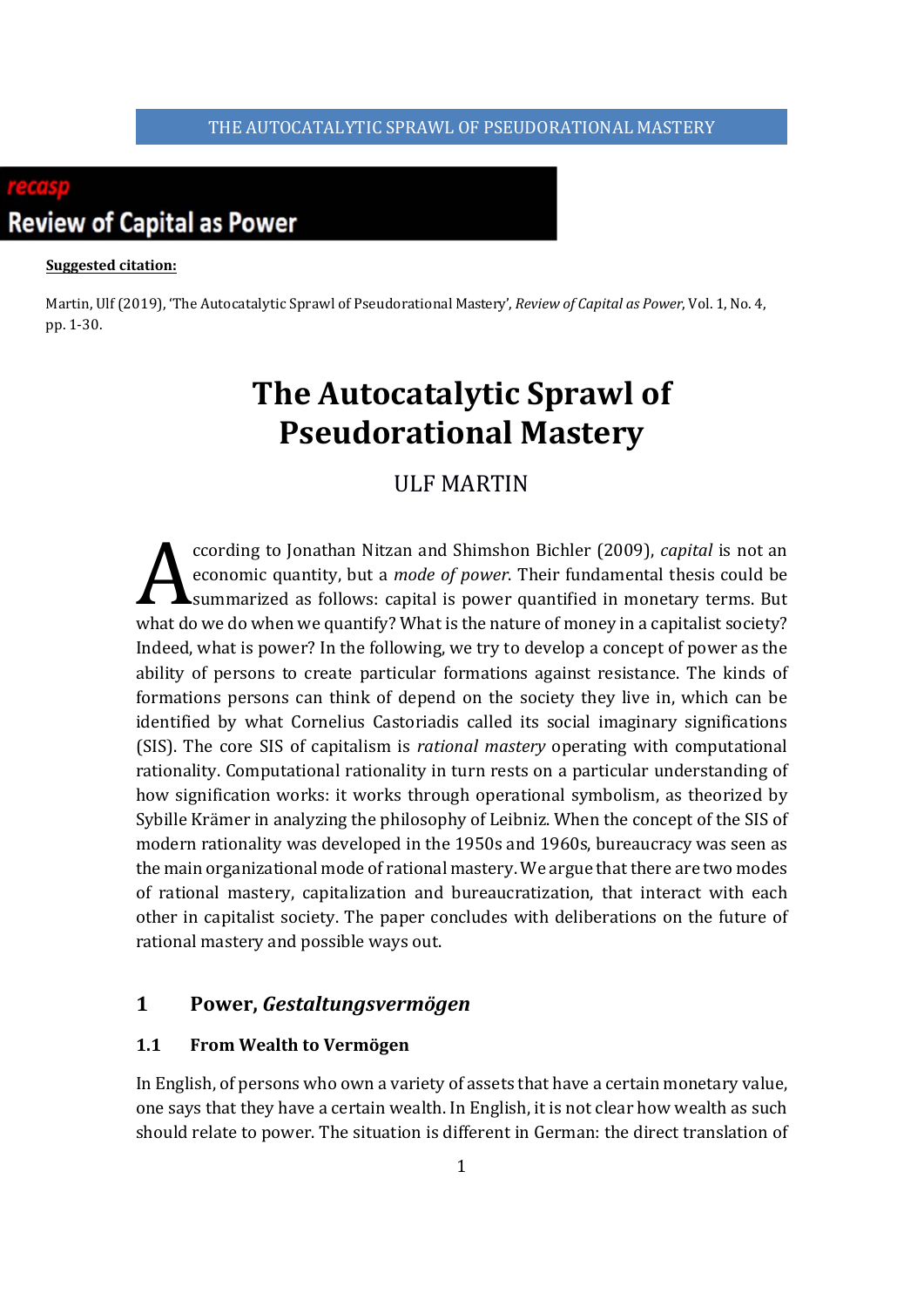'wealth' is *Vermögen*, sometimes even *Kapitalvermögen*. You say, Mr. Gates has a Vermögen of \$100 billion. Now, the word Vermögen is also used more generally to denote the *ability* to do something, the *power to*. Indeed, etymologically Vermögen belongs to the same group as the German *Macht*, which is the direct translation of 'power', especially in political contexts. These words trace their etymology to the Indo-European root *magh*, which means 'ability' or 'power', and from which all kinds of related English words, like 'might', 'mechanics', 'machine' and many others, including 'magician', derive; there is also the closely related root *maĝh*, which means 'fight' or 'struggle' (Köbler 2014).

So in German, the identity of *capital* and *power* is already built into the language and the etymologically English equivalent to *Kapitalvermögen* would be 'capital might'. The reader can get a feeling for the meaning of Vermögen by taking an arbitrary report about goings-on in business and replace words like 'asset', 'wealth' and 'equity' with 'might'. The use of the word Vermögen for financial wealth apparently seems to have started around 1500 (Grimm and Grimm 2019). This was the age of German protocapitalists, most notably Jacob Fugger of Augsburg (b. 1459– d. 1525), whose byname was 'the Rich' and who, at the end of his life, controlled much of European silver and copper production, silver being the foundation of the hard money of the age and copper a raw material necessary for making then new weapons of mass destruction, cannons and guns. Fugger and other rich men were able to turn their business success into political influence. For example, Fugger was responsible, i.e. paid for, Charles V to become emperor of the Holy Roman Empire in 1519 (Häberlein 2012; Steinmetz 2016). In an age that was otherwise still feudalist, this new kind of monetized power, *Geldvermögen*, was reflected in chapbooks, early popular printed story books, notably in the well-known *Dr. Faustus*, about a magician who seeks power through a pact with the devil, but also in the much less known *Fortunatus*, which plays out the possibilities its main character has with a purse that contains money each time he opens it (Suchsland 1968).

#### **1.2 Gestaltungsvermögen**

So now we have Vermögen, financial wealth or might as well as the ability to…. But to what? Very generally, we can say that the world changes. Say that at some initial time the world is in some inital state. Without action of a certain person, at some later time the world would be in some later state. *Person* here denotes an acting entity such as a human being, a group of people or an institution such as a corporation or a state. The *trajectory* of world states from the inital state to the later state may be called the *course of events*. Assume the person wants the world to be in a different or alternative later state instead. If the person can act in such a way so as to actually achieve that alternative state, we can say that the person has the ability, or Vermögen, or might, or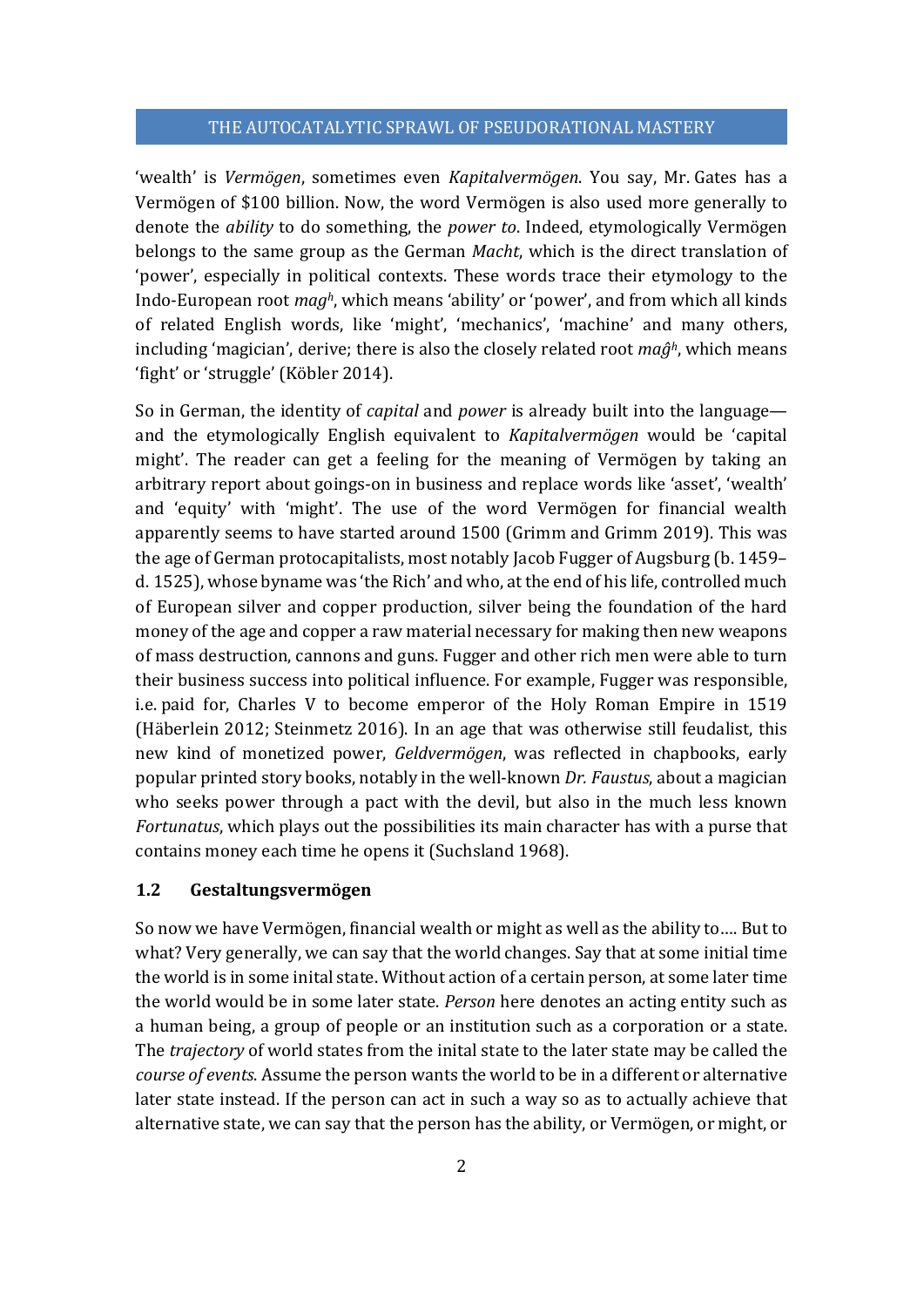power to do so. We may call the action to alter the course of events *Gestaltungstätigkeit*, roughly 'action to create formations'. *Gestalt*, or *formation* denotes an identifiable state of affairs. In this context, to *form/formation*/*Gestalten* is to be understood very generally as a genuine act of creation, not just a change of something already existing—this extended meaning may be more natural for the German word 'Gestaltung' than for the English 'formation'.

At this point, I avoid the term 'creorder' coined by Nitzan and Bichler (2009), partly because I have been unable to find a good translation into German, but also to underline that Gestalten or formations need not be fully ordered; they can also be messy or chaotic—Gestaltungstätigkeit may create *dis*order as well as order.

Since the course of events left on its own tends to a different state than what the acting person wants, that person will normally act against resistance. Gestaltungsvermögen, or power, is the ability to create formations against *resistance*. This is a very general definition and, when applied to formations in the physical realm, can be translated one-to-one into the physical term *power = work per time*, work (or energy) being, so to say, the quantification of the amount of what there is to do divided by the time over which the action is necessary.

# **1.3 Gesellschaftliches Gestaltungsvermögen**

A society consists of more than one person. Let there be two persons, one person and another person. Given the initial state of affairs, the one person wishes a particular later state of affairs, while the other person would like another later state of affairs. If the two intended later states are different, the two persons are in conflict. The two persons could negotiate or even cooperate. But if they do not and their goals contradict each other, a power struggle ensues. And of course, the two persons are not alone. Hence, a person's *social power*, *gesellschaftliches Gestaltungsvermögen*, is their ability to overcome the combined, but not necessarily coordinated, resistance of all other persons with respect to their goals. The goal may be greater or smaller in that the intended state of the world may be farther away or closer to the course of events. The farther away it is, the more other people are involved or affected; hence more resistance is to be expected, and greater power is necessary to overcome it.

We can now say that *capitalization* is the quantification of the otherwise only qualitative notions of 'greater' and 'smaller' with respect to what goals can be achieved. In an almost fully capitalized world, for example, Bill Gates, with a capital might or Vermögen of \$100 billion, can realize any project for which facilities costing that order of magnitude can be bought, which are of course greater than the facilities someone with only \$1 income a day can buy. The quantification is necessarily relative, since social ability is relative to the social ability of others.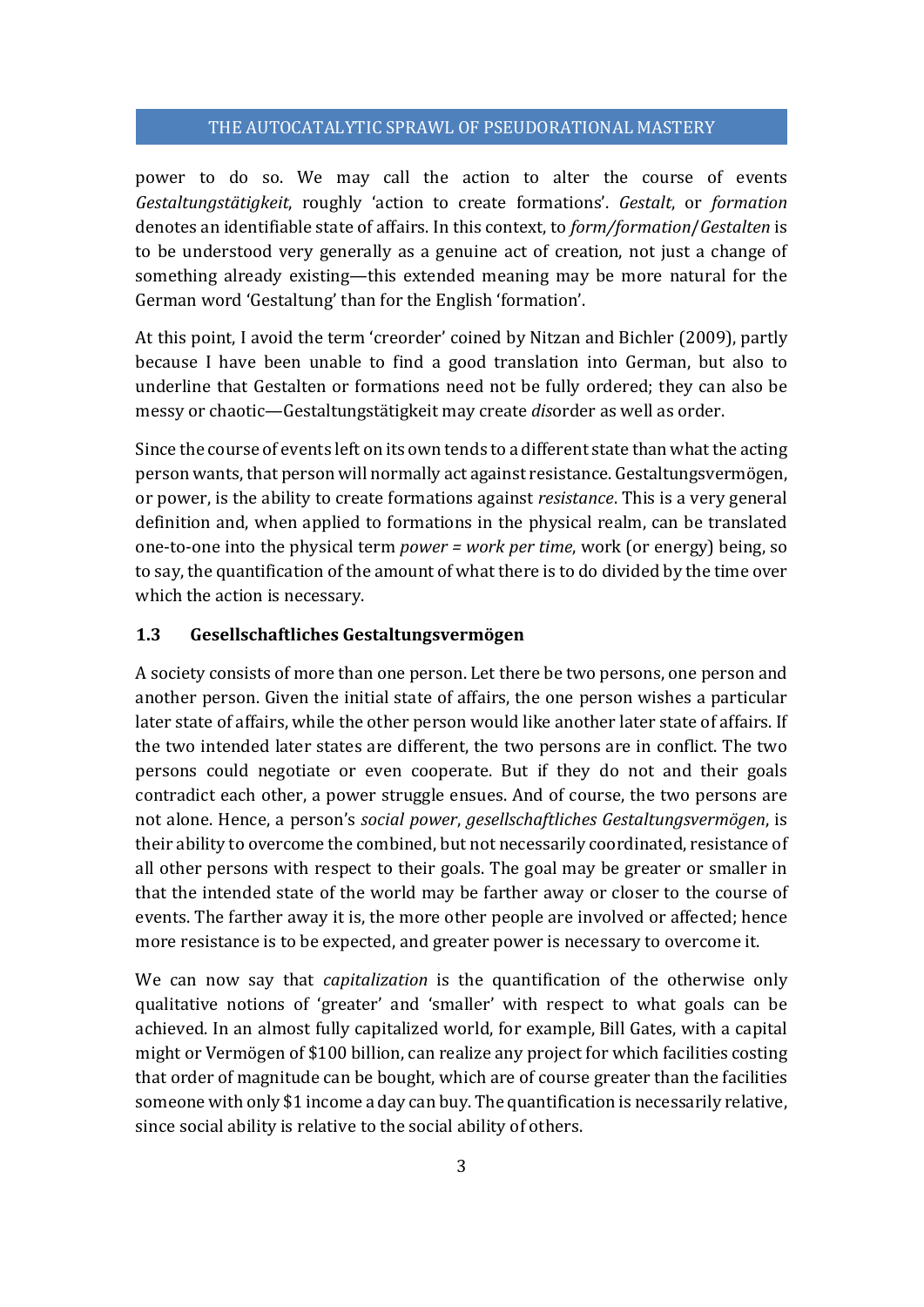If persons find that their goals cannot be reached with the means currently at their disposal, i.e. their gesellschaftliches Gestaltungsvermögen, or power, is insufficient, they may try to increase their power. That is, they may use their power to increase, or *accumulate*, power. Seeking power may thus become an end in itself. And since power is relative, we have *relative* or *differential accumulation* (Nitzan and Bichler 2009), which turns out to be a generic concept applicable to all power struggles, not just to capitalism. Thus, we can define capital (Kapitalvermögen) as the ability to create formations such that the formations created increase the ability to create formations.

Once such a self-reflexive use of power has started in a society, all members of that society will gradually be drawn into using power to accumulate power lest they lose their own Gestaltungsvermögen to those who engage in the power struggle. And once self-reflexive power conflicts have started, there is a tendency to turn all of a society's resources into means for those conflicts; hence the tendency, under capitalism, for the 'capitalization of everything' (Nitzan and Bichler 2009).

We note that Gestaltungstätigkeit is neutral with respect to whether the action is productive or destructive, an evaluation that may differ depending on the point of view of the persons involved. From the point of view of rulers, the destructive capabilities of an army under their command are productive with respect to their quest for power, while the productive capabilities of an enemy's factory are destructive, because they generate the means—the most obvious being weapons—to oppose their goal.

#### **1.4 Social Imaginary Significations**

In the previous section, we defined power as the ability to achieve a goal against the resistance of others with competing goals. And capital as the power to increase that ability. But what goals can a person in a given society *imagine* achieving? There are two questions here:

- a) What can people imagine to be *achievable*?
- b) Of what they imagine to be achievable, what do they consider *worth* achieving?

The first question denotes the limits, or extent, of their *power of imagination* (*Vorstellungsvermögen*), while the second denotes the meaning or *signification* of people's actions: not everything imaginable is worth doing. I think this is roughly what Cornelius Castoriadis (1987, 1997b, 1997a) has in mind when he theorizes that each society can be characterized by its SIS: a society's SIS is a coherent set of what that society's members can imagine and what they think is and is not worth doing.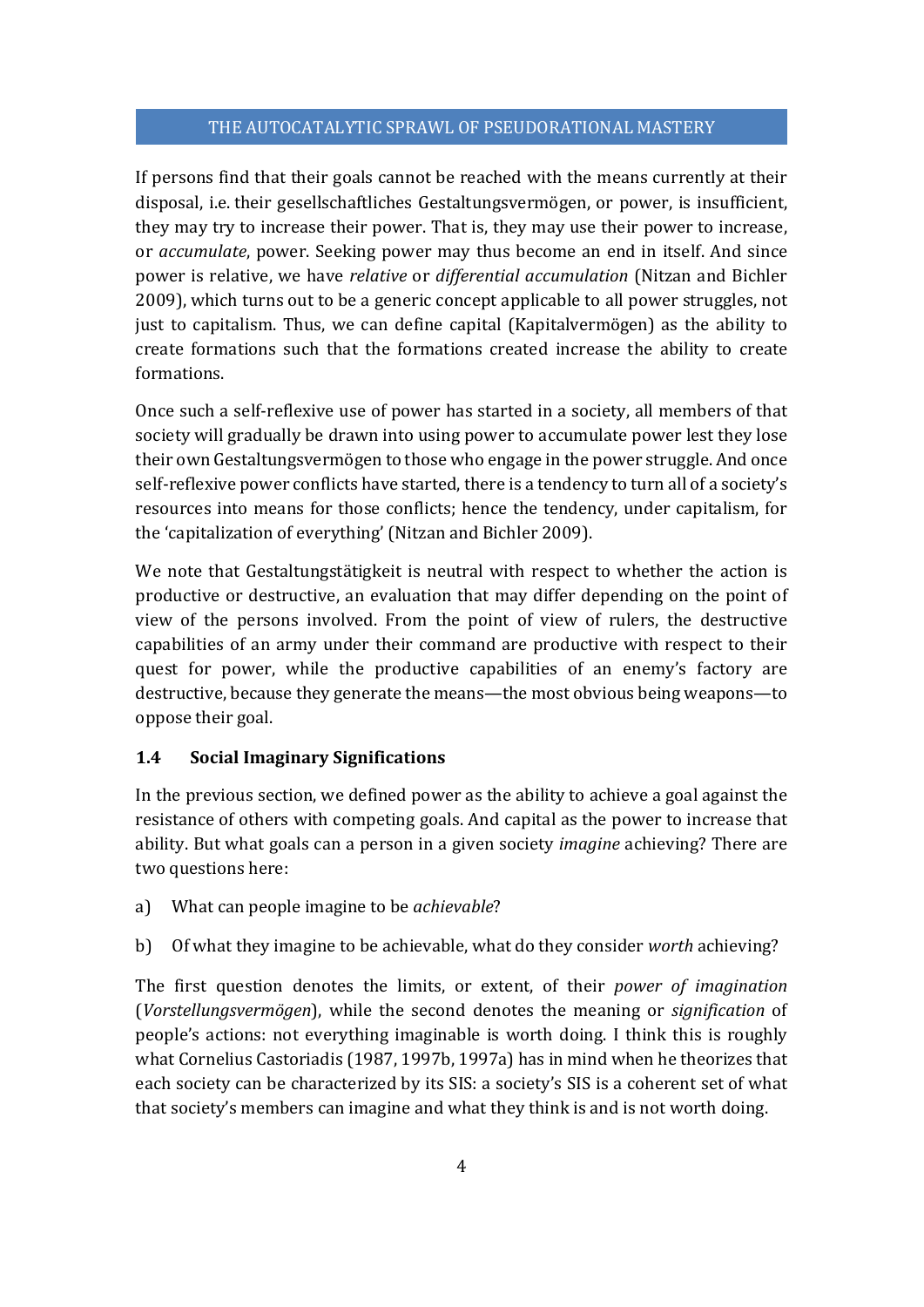Castoriadis distinguishes two types of SISs and hence societies: *autonomous* and *heteronomous*. An SIS is always the collective creation of the members of the society in which it exists, but in a heteronomous society, people imagine that both the natural order, or the *physis*, and the social order, or the *nomos*, have been created not by themselves, but by some external and unreachable entity, whether God, the forefathers or human nature. Indeed, the distinction between physis and nomos does not make sense in the context of a heteronomous SIS. Typically, heteronomous SISs are closed in the sense that they offer an explanation for whatever happens. This closedness in turn makes heteronomous SISs static: they are imagined to be unchangeable and eternal. Fundamentalism, the call for a return to an imagined point of origin, is thus common in heteronomous SISs.

In contrast, the members of an autonomous society not only know that they themselves are the creators of their imaginary significations, but also take advantage of this fact by making conscious changes if they deem them necessary, which breaks the closedness of the SIS. The social order is no longer given, but subject to change, and only in autonomous societies do we find politics proper. And the possibility of consciously changing the social order in turn gives rise to questions of how to go about changing things and of the limits of the Gestaltungsvermögen: autonomy is the discovery of the distinction between physis and nomos. Science and philosophy proper are only possible in an autonomous society.

Autonomous societies have a strong tendency towards equality and equal participation in the Gestaltungstätigkeit because once all aspects of the social order are subject to change, there is no longer any higher reason for inequality and nonparticipation. The United States, for example, started as a patriarchal slave state but eventually abandoned slavery and racial and sexual discrimination as legal institutions.

# **2 Modern Rationality and Rational Mastery**

According to Castoriadis (2003c), Western modernity can be characterized by the double SIS of *rational mastery* and *autonomy*.

*Rational mastery = rationality + mastery* is a compositum. I do not think that modern rationality as such implies mastery. Mastery when combined with rationality has two aspects: the idea that humans can master nature, including their own human nature, and that this can be done 'rationally'. This turns the means into the end: rationality, or a rationally ordered society, becomes the goal rather than the most effective way of achieving something that has been decided on by, for example, the citizens of an autonomous society.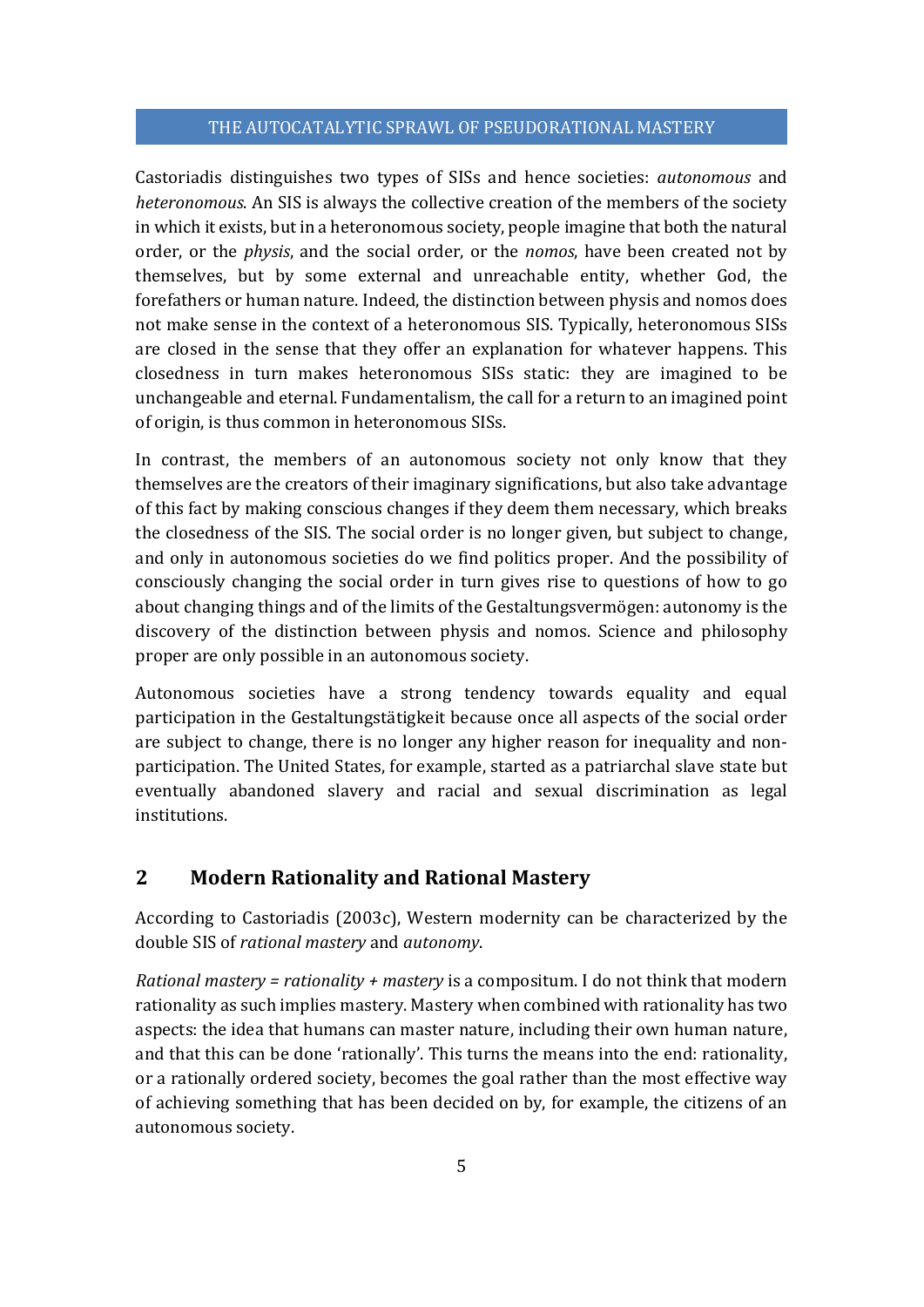## **2.1 Modern Rationality: Operational Symbolism**

According to Sybille Krämer (1988, 1991), modern rationality is computable rationality or reason (*berechenbare Vernunft*). Computability is the ability to turn an argument into a *Kalkül*, a formal system. The algebraic formula is the archetype of such a computable form.

In a formal system:

- a) The construction of symbols is decoupled from their interpretation. The allowed operations do not depend on what the symbols are supposed to mean in the end.
- b) Language becomes a technique (*Technik*); formal artificial languages, *syntactic machines*, can be constructed.
- c) Symbols become manipulable objects.

Gottfried Wilhelm von Leibniz (1646–1716) developed a theory of symbols that can be used for 'rational calculation', *calculus ratiocinator*:

- a) Symbols are objects that are manipulated according to rules.
- b) Symbols are autonomous with respect to what they signify; they become a formal system whose inner order is independent of the interpretation of the symbols; and the symbols appear in a new kind of script, typographic script, which is independent of spoken language.
- c) Formal systems (*Kalkülisierung*) and typographization turn symbols into mechanical production systems, *symbolic machines*; artificial languages are a technology.
- d) Scientific thought produces knowledge (*Erkenntnis*); since knowledge production requires symbols, knowledge is the product of the operation of symbolic machines.
- e) As a consequence, the objects of knowledge (*Gegenstände der Erkenntnis*) themselves are also generated by symbolic machines.

The term *symbolism* denotes the theory of what and how symbols signify, how they get their meaning. If the signification is the product of some operation according to some rules, we can call this theory of signification *operational symbolism*.

If one generalizes the concept of symbolic machines to language as a whole, we roughly get Wittgenstein's concept of language games in his *Philosophical Investigations*; that is, the meaning of words depends on how they are used according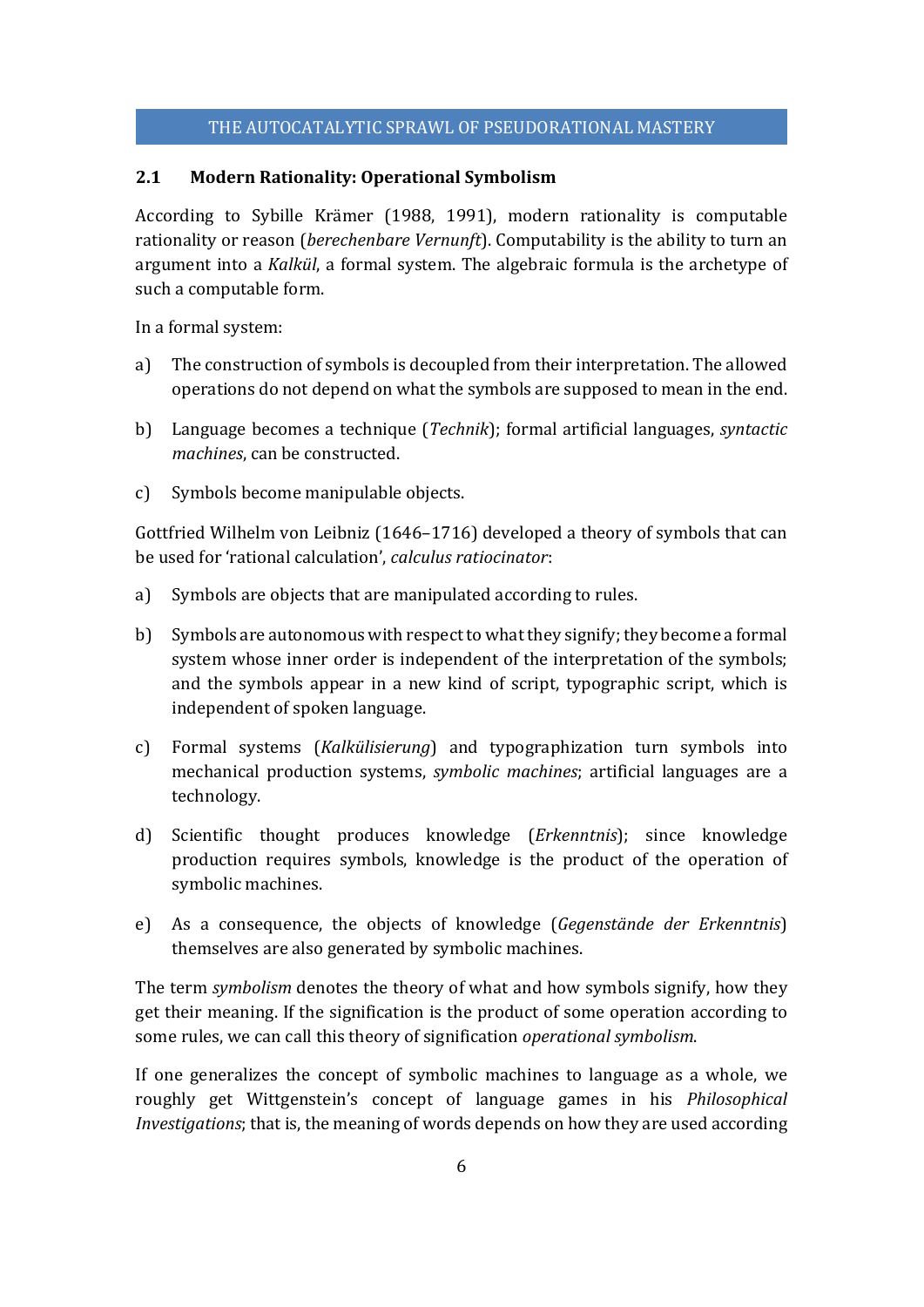to more or less formally defined rules (Ros 1989; Tugendhat 1982; Wittgenstein 1958).

# **2.2 Predecessors to Operational Symbolism: Ontological and Magical Symbolism**

It is useful to contrast operational symbolism with its predecessors in the Western history of ideas, or philosophy. Only Western philosophy concerns us here: according to Castoriadis, capitalism is a product of Western civilization, and the autonomy project only emerged twice in human history, in ancient Athens and with modernity, and they did not emerge autochthonously anywhere else. But in today's globalized world, everybody can participate, of course.

The immediate predecessor of operational symbolism was *ontological symbolism*, as conceived by Plato and Aristotle: the meaning of a symbol is an ideal object. The model of this symbolism is geometry: a triangle drawn in sand is murky and imperfect, but it represents or refers to the ideal triangle that the drawer means. By way of generalization, words ('table', 'red', 'zero', etc.) denote ideas that only somewhat fit the murky reality; reality is imperfect when compared with the ideal world of pure ideas. Since the ideas are thought to be located somewhere, questions arise about their ontological status, hence the term *ontological symbolism*.

Ontological symbolism has intrinsic problems, some of which were already identified by Plato himself. Where exactly can these ideas be found, and how do we access them? What is the reality of ideas about fictitious or impossible objects (unicorns, circular squares)? What is the reality of negative or non-existent objects (what does '0' signify, and how is it possible that adding zeros, signifying nothing, at the end of a numeral increases the number signified?)? What is the idea of an idea (the idea not of a *table*, but of the *idea of a table*), and does that not lead to an infinite regress? What about all the words in a sentence that do not have clear ideas behind them (particles, words like 'here' and 'there', 'this' and 'that', articles like 'a' and 'the')? The logic of ontological symbolism, developed by Aristotle, only deals with subjects and predicates.

Ontological symbolism itself was the solution to the intrinsic problems of its predecessor, *magical symbolism*. Here the signification is thought of as a link from the symbol to what it represents within this world. For example, the name of a person is tied to its bearer, like a doll when used by a Voodoo priest. In a sense, in magical symbolism there is no difference between the symbol and the object it refers to: they are physically connected. But this direct-link hypothesis breaks down with abstract objects for which a direct link cannot be shown to exist. In ancient Greece, it was the Pythagoreans who discovered 'symbolic difference' (Krämer 1988) when they were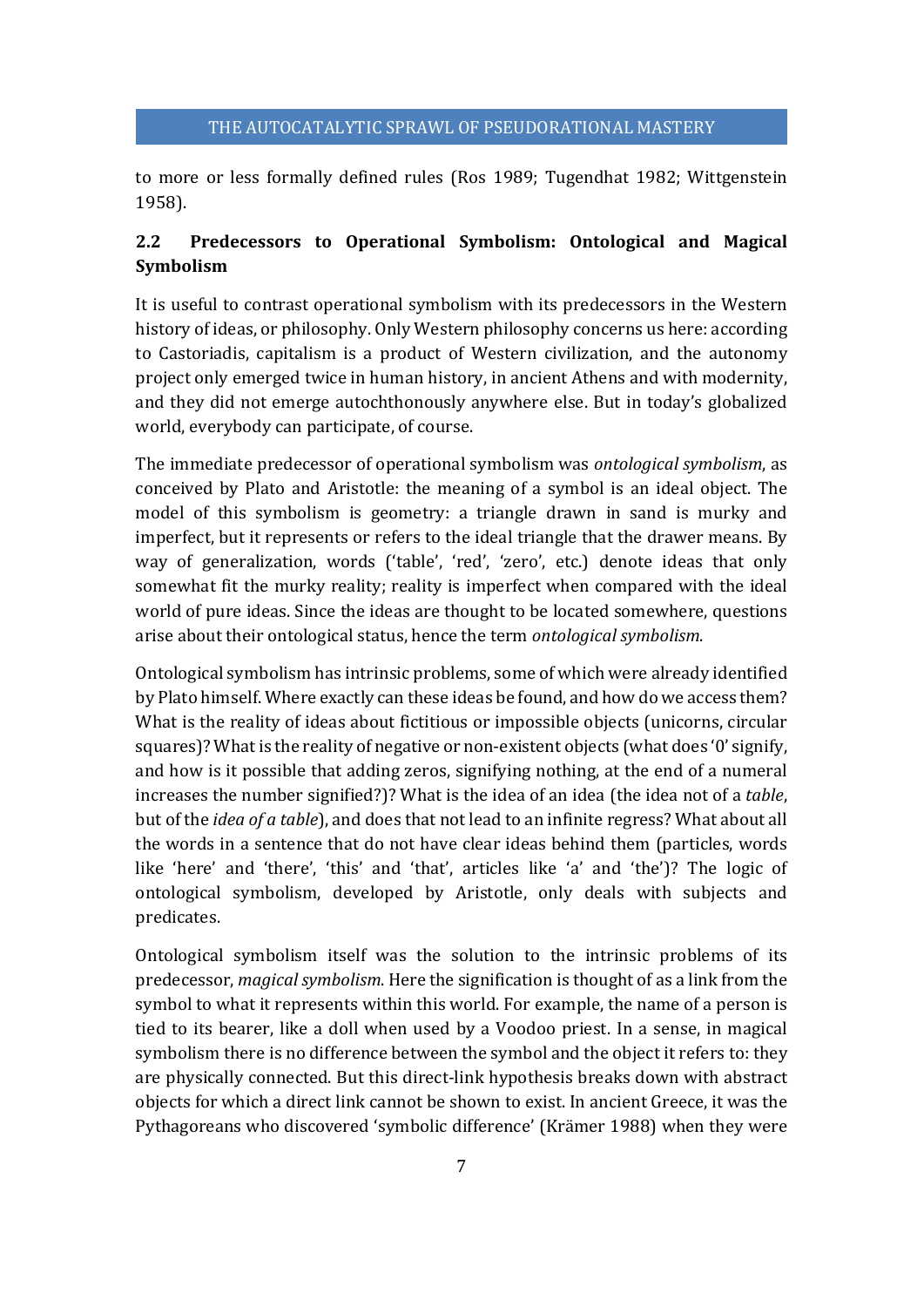unable to a construct the square root of two by manipulating pebbles, their way of doing math. In a more general context, this type of symbolism operates with concrete prototypes; for example, in order to classify an object as a table, one compares it to some prototypical object that is known to be a table. The problem with a concrete prototype is that it has an infinite number of specific concrete properties, thus raising the question of why this particular object rather than some other is the prototype. The symbolic difference of ontological symbolism implies an ontological difference, ideal versus real world.

Both transformations, the one from magical to ontological symbolism and the one from ontological to operational symbolism, took place in the context of the autonomy project—the first in the context of Athenian democracy, and the second in the context of the European Enlightenment.

Magical symbolism requires experts (priests) to distinguish prototypes from other objects. In ontological symbolism, ideally everybody has equal access to ideas, although this may require training. This is why Plato required members of his Academy to study geometry, the model for ontological symbolism.

Eventually, however, it became clear that the various problems with ontological symbolism could not be solved. Also eventually, Christian ideologues reintroduced the expertism of priests. According to Augustine, proper ideas could only be found in the minds of people who benefitted from the benevolence of God; that is, only Christians could have correct ideas. This is why he considered nonsensical the belief that it was possible to have serious discussions with heathens.

# **2.3 Operational Symbolism and Autonomy**

Operational symbolism does not suffer from an access problem: there is a symbolic difference, but no longer an ontological difference. Ideally, anybody can learn the state of the art in science and contribute to it by constructing their own symbolic machines. And there is no creative limit to what symbolic machines can be created. Older symbolisms were tied to the actual world; they were static. Operational symbolism is dynamic.

Modern science is part of the autonomy project because

- a) it is ideally open for contribution by everyone who makes the required effort to learn the state of the art;
- b) its results are relevant for the possibilities of the formation of social order, i.e. what it is possible to achieve physically; and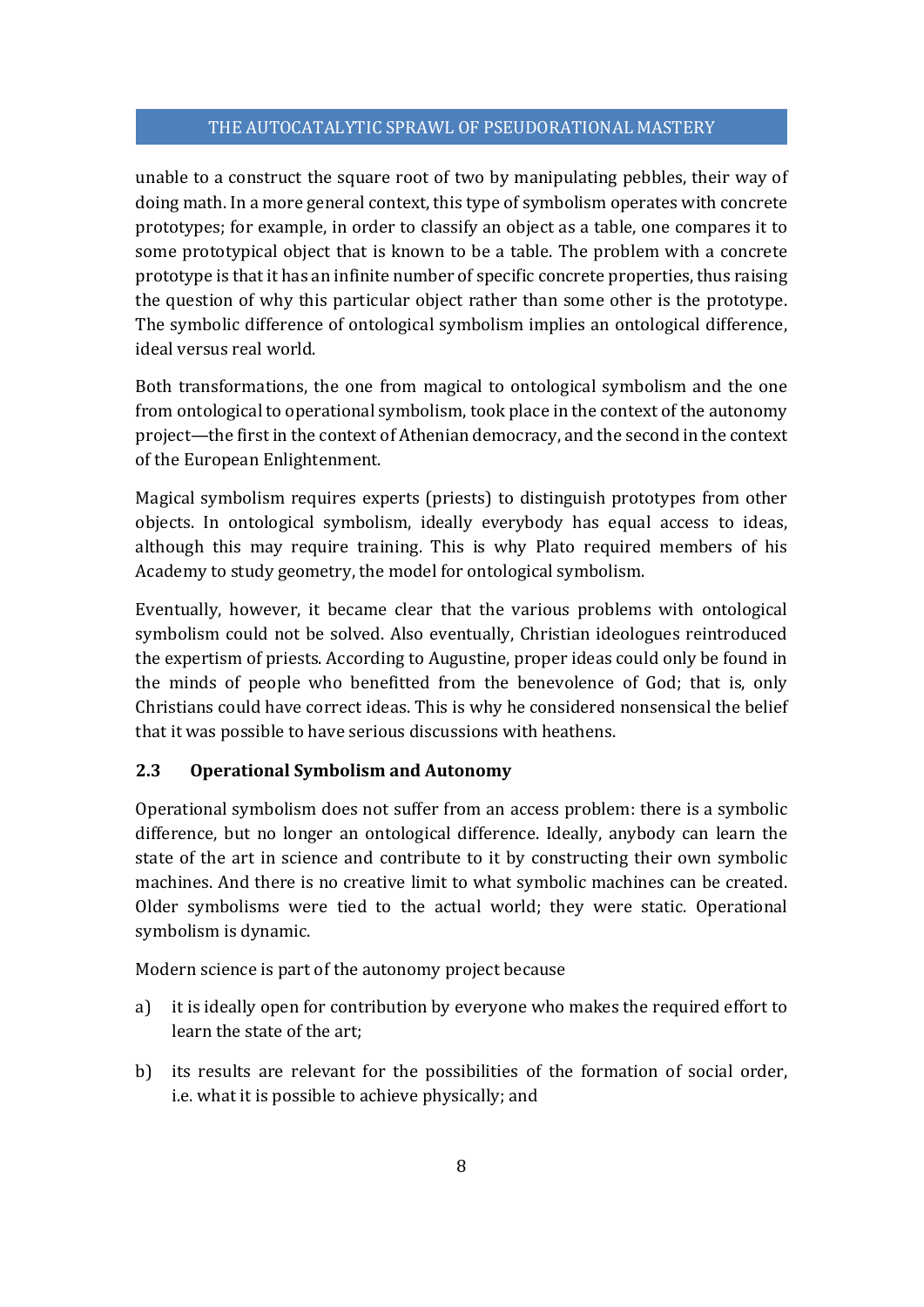c) modern rationality, the operation of symbolic machines, as such does not limit creativity (the explosion of modern mathematics is an example: any set of axioms is effectively such a machine).

# **2.4 Two Modes of Rational Mastery: Capital and Bureaucracy**

Modern rationality becomes the antithesis to autonomy when it becomes an end in itself and enters the hubris of unlimited mastery—that is, when the social order should be the implementation of some kind of imagined rationality, or rational order.

A good example of the antagonism between autonomy and rational mastery can be found in modern utopian literature, which starts with Thomas More. Typically, the author presents a society that is the conscious creation of its citizens, hence an autonomous society. But at the same time the order represents the author's idea of how an ideal society should be designed based on allegedly rational principles.

The self-referential application of rationality as an end in itself plus hubris is the 'mastery' aspect of rational mastery. We propose that there are two modes of rational mastery:

- a) The extension of property and its monetary quantification, or *capitalization*; and
- b) Procedural rationality institutionalized as *bureaucracy*: an organization's rational goals are calculated and implemented using formal procedures by a hierarchical organization that is created according to allegedly rational principles.

The two modes exist side by side—indeed, capitalizing organizations like corporations are typically internally organized as bureaucratic hierarchies—and there are feedback mechanisms between the two modes (see sec. 5).

Rational mastery is actually pseudorational pseudomastery: it is not rational and it fails because of its own operations. As we will see, it is also autocatalytic: the process of increasing rational mastery yields its own growth.

# **3 Property, Credit, Money**

*Capitalization* is defined as  $K = aE$ , where K is capitalization in monetary units, E is expected or past earnings in monetary units and  $\alpha$  is the product of accumulation factors, which are pure numbers (Nitzan and Bichler 2009). Currently, the Capital as Power theory distinguishes the accumulation factors hype, inverted risk, and the reciprocal average rate of return. We note that by virtue of the fact that capitalization is an algebraic formula, capitalization is a symbolic machine in Krämer's sense.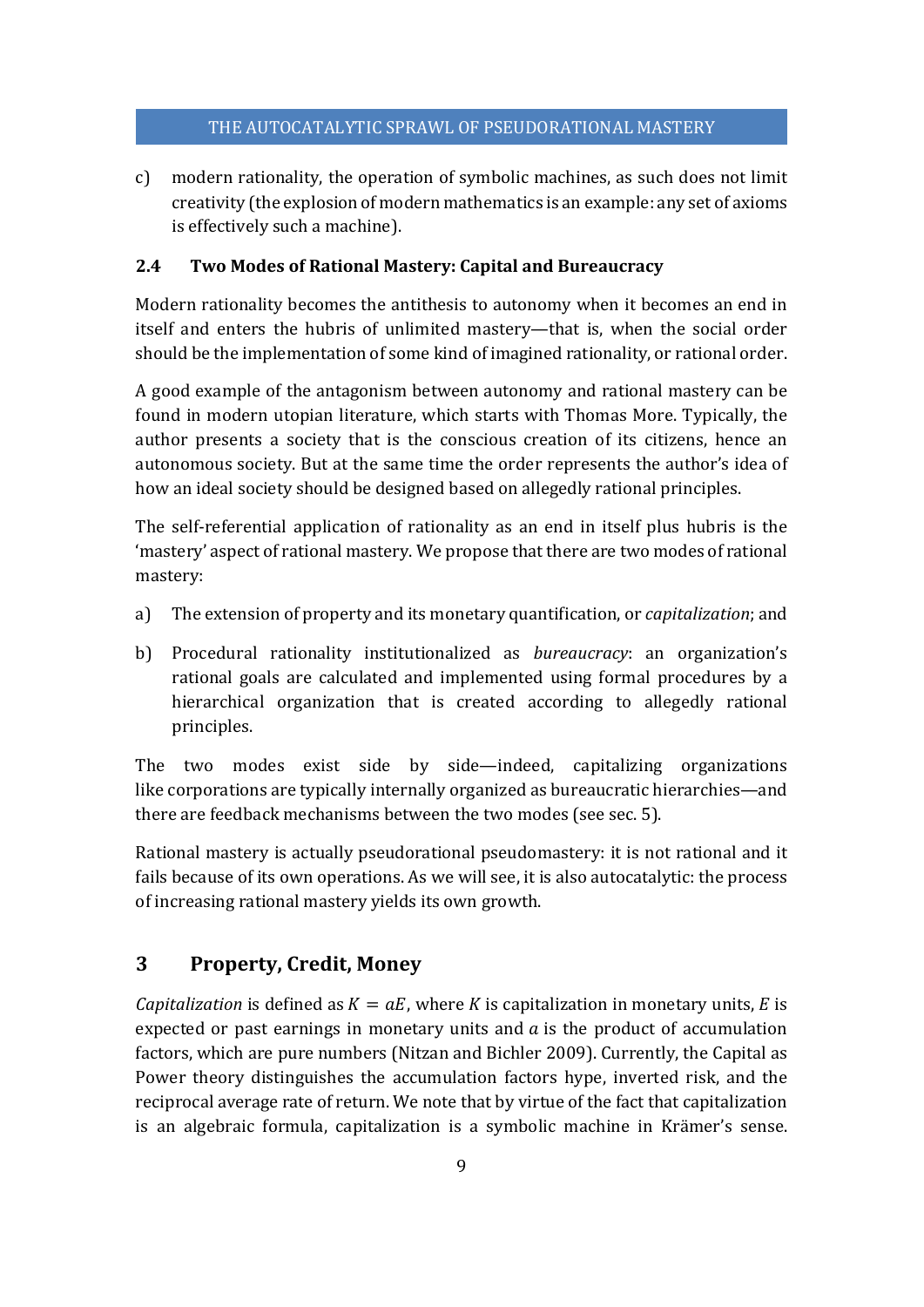Capitalists generate knowledge through capitalization. Just as a hologram contains all the information necessary to reproduce a given object,  $K$  conceptually contains the observations of how a capitalist sees all of society (Nitzan and Bichler 2009). At the same time,  $K$  is wealth, Kapitalvermögen, financial might. Thus capitalization is both an 'engine' and a 'camera' (MacKenzie 2008). Earnings may be expected future earnings, but in times of systemic fear they become past earnings (Bichler and Nitzan 2018). Just as formulae in science are inventions of scientists that are tested by empirical observation, which are themselves another set of formulae, capitalization is an operation done by business to test whether events work out as expected or not. At the same time an investment operation is an engine, an action to create formations such that the expected outcome in the form of earnings shall happen.

Capitalization is an act of quantification in monetary units *(Geldeinheiten)*. The object of quantification are the owner's assets, their *Vermögen*, the result is their financial assets, their *Geldvermögen*. Thus, we need to understand how money, *Geld*, and property, *Eigentum*, are linked together to yield capital, *Kapitalvermögen*. In the next subsections, I sketch the property theory of money as developed by Gunnar Heinsohn, Otto Steiger, and Hans-Joachim Stadermann (Heinsohn and Steiger 2009; Stadermann 2006; Steiger and Stadermann 2001; related also Graeber 2014) in the context of Capital as Power. The property theory of money is not only the best conceptualization of money in economics, it also provides the most obvious fit to Bichler and Nitzan's conceptualization of capital as power.

#### **3.1 Property**

'Ownership is the right to enjoy (use) and dispose of things in the most absolute manner, provided they are not used in a way prohibited by statutes or regulations' (Code Napoléon Art. 544, Legifrance 2018). This is the legal definition of ownership. German law is even more explicit: 'Das Eigentumsrecht ist ein umfassendes Herrschaftsrecht' ('Property is a comprehensive right of domination or rule') (Friedrich-Schmidt 2019; Schlüter 2014).

# Observations:

- a) The definition of ownership in the Napoleonic Code is the prototype of bourgeois, and hence capitalist, property law, although the definition goes back to the Romans.
- b) This definition distinguishes two distinct rights: the right to *use* ('enjoy') the things owned, and the right to *dispose* of them.
- c) Owners may *dispose* of things as follows: they may *commodify* them, i.e. sell them against payment, after which they are, of course, no longer owned; they may *rent*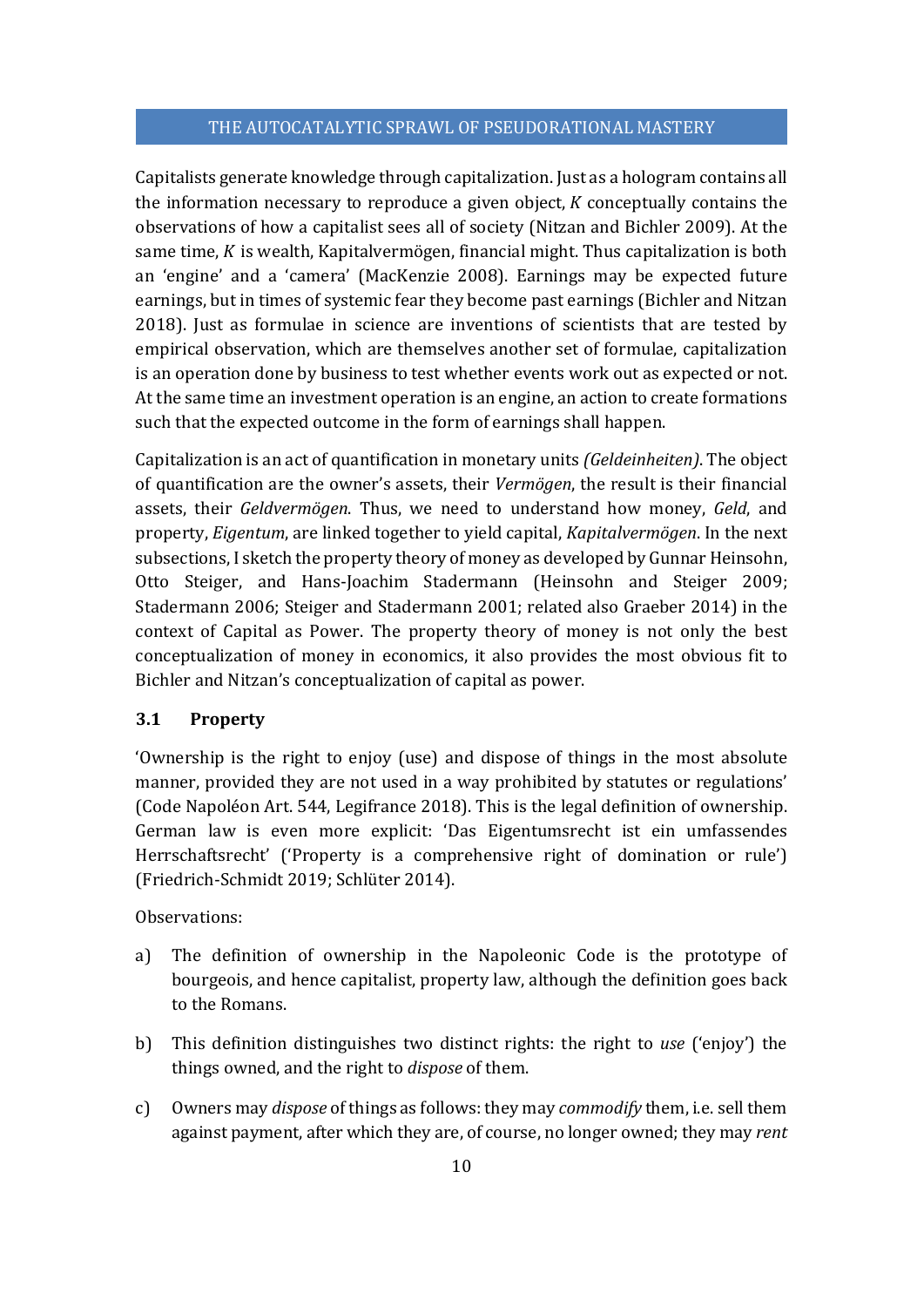them for a fee, in which case someone else enjoys them; and they may *collateralize* them in a credit contract, possibly in addition to renting or using them. Collateralization is independent from who uses the things in question.

- d) The right to generate earnings from things is included in the right to dispose of those things.
- e) Ownership rights may be exercised 'in the most absolute manner'. In feudalism, property rights were always particular rights, restricted by tradition, religion, customs and so on. Any use beyond those restrictions could nullify the ownership right.
- f) Restrictions must be explicitly stated in laws made by the state. But the bourgeois state itself is a creation of the very property owners who subjugate themselves to its law. Hence fights over restrictions, whether to impose them or not, become part and parcel of business operations, and thus of differential accumulation.

#### **3.2 Money Creation Through Credit**

Modern capitalism originated in the city states of late Medieval and Renaissance Europe in the form of business transacted by merchants who formed networks of consenting owners, often consisting of very few families, that extended across European cities and courts. Within these networks, business could be done via debt records, tallies, clearings, and negotiable instruments (the money of the merchants), which was safer than transferring actual valuables like silver coins, which could be stolen and needed to be handled and transported. In order to be eligible as a debtor, a merchant needed property as collateral. Certificates collateralized by property could circulate as money. We can distinguish debtor's money and creditor's money.

Suppose we have an owner of an 'interesting' object, say a silver mine. The owner would like to exploit the mine, to 'enjoy' digging out the silver in it, so to say. To do so, equipment and miners, which may come from faraway places, are necessary. Suppose the owner has no money or other valuable goods to pay for these things. What should they do? They could issue notes backed by the silver to be dug out. This way, the mine owner becomes a debtor who issues notes backed by their property. This is *debtor's money*.

Suppose that the mine owner is relatively unknown outside their neighborhood. In this case, they have problems getting their notes accepted outside that neighborhood. Now suppose that there is a rich, well-known merchant house in the neighborhood with many branches outside the neighborhood. The mine owner can go to the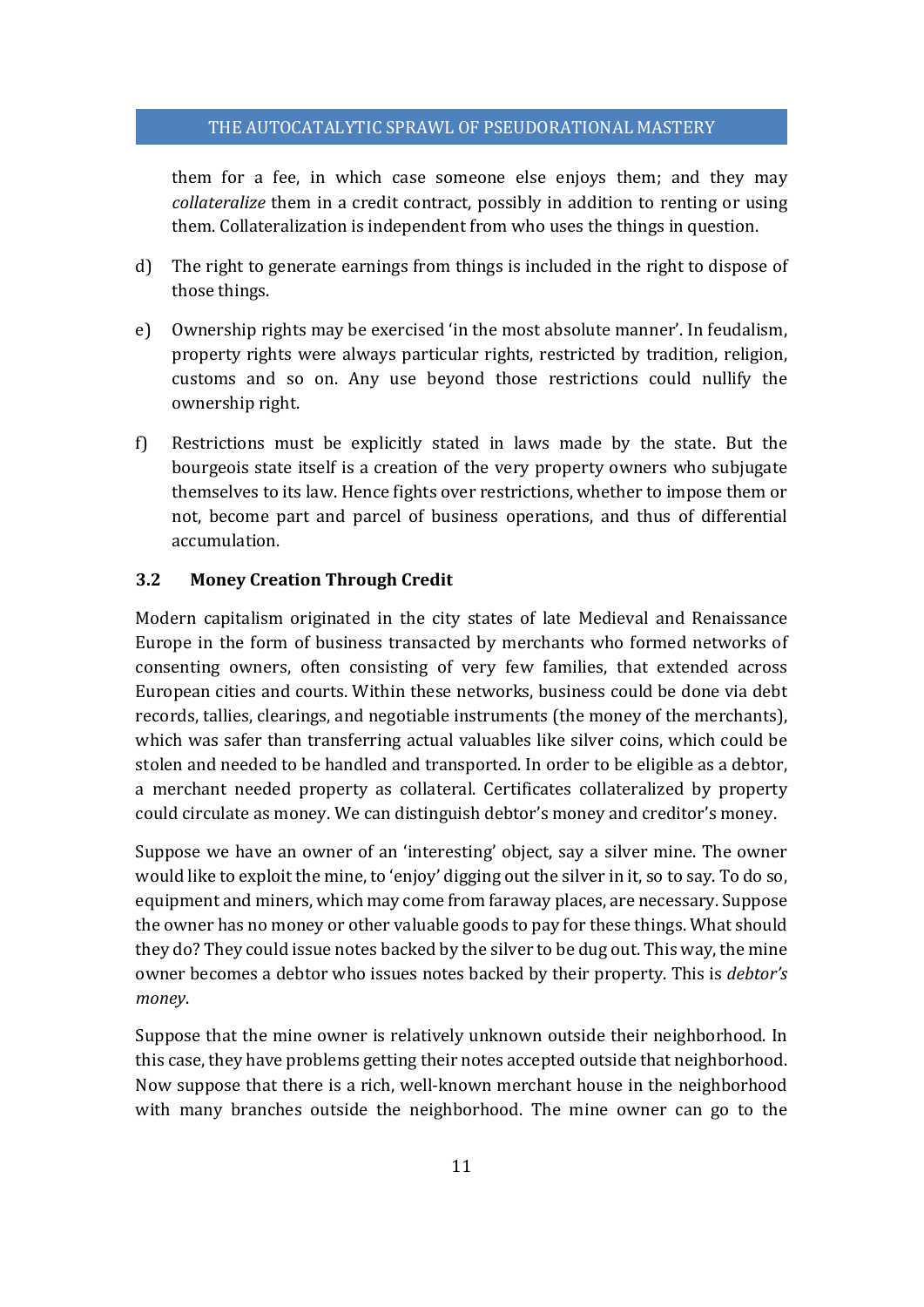merchant house and ask it to supply notes promising its bearer to pay a certain amount of property, a promise backed by the merchant house's property, assuming that such notes would be accepted thanks to the reputation of the merchant house. The mine owner needs to promise to pay back the value of the bills, for example in the form of the silver dug out. In return, the merchant house asks for (a) some extra payment, *interest*, and (b) some property (e.g. the mine) as *collateral* or *security*, should the mine owner fail to pay. In this case, the merchant house is the creditor of the mine owner, and the bills issued are *creditor's money*. It is this type of creditor's money that got the early banking houses in Italy started in the fourteenth century.

Let us note several points:

- a) The obligation of the debtor who receives the bills from the bank and the amount on the bills are *nominal units*. If the bill promises to its holder 'one florin', any items agreed to be worth this amount may be sufficient for payment.
- b) Both the debtor and the creditor are owners of property. In early banking indeed, until almost the twentieth century—non-owners were not creditworthy. Importantly, the whole point of the operation is that *both* parties remain owners of their respective property. They dispose of their property in such a way that they both remain in possession of it and can dispose of it.
- c) There is a risk of default, the danger that the debtor will not be able to pay back their debt, which is bad luck for the creditor, especially if the debtor's collateral turns out not to be worth the amount credited. Typically, the creditor may ask for different collateral or change the credit arrangement. The latter was particularly the case with credit issued to sovereigns. The Bank of England was effectively created when, after a lost war with France, the creditors to the Crown demanded other means of being repaid. Thus were born eternal state credit, taxation, and the English lottery.
- d) It is also possible that the receivers of the merchant's bills immediately turn to the merchant and demand to be paid. The art of banking consists of this *not* happening: if the bank is very trustworthy, it may be much more useful for the owner of its bills to use the bills for their own business as a means of payment. Once this procedure is institutionalized, bank notes can become legal tender.
- e) The possibility that note holders will ask to be paid, however, created the need for the bank to hold enough of its own property to fulfill such a demand. Hence a certain fraction of the bank's property is locked to secure the bills issued.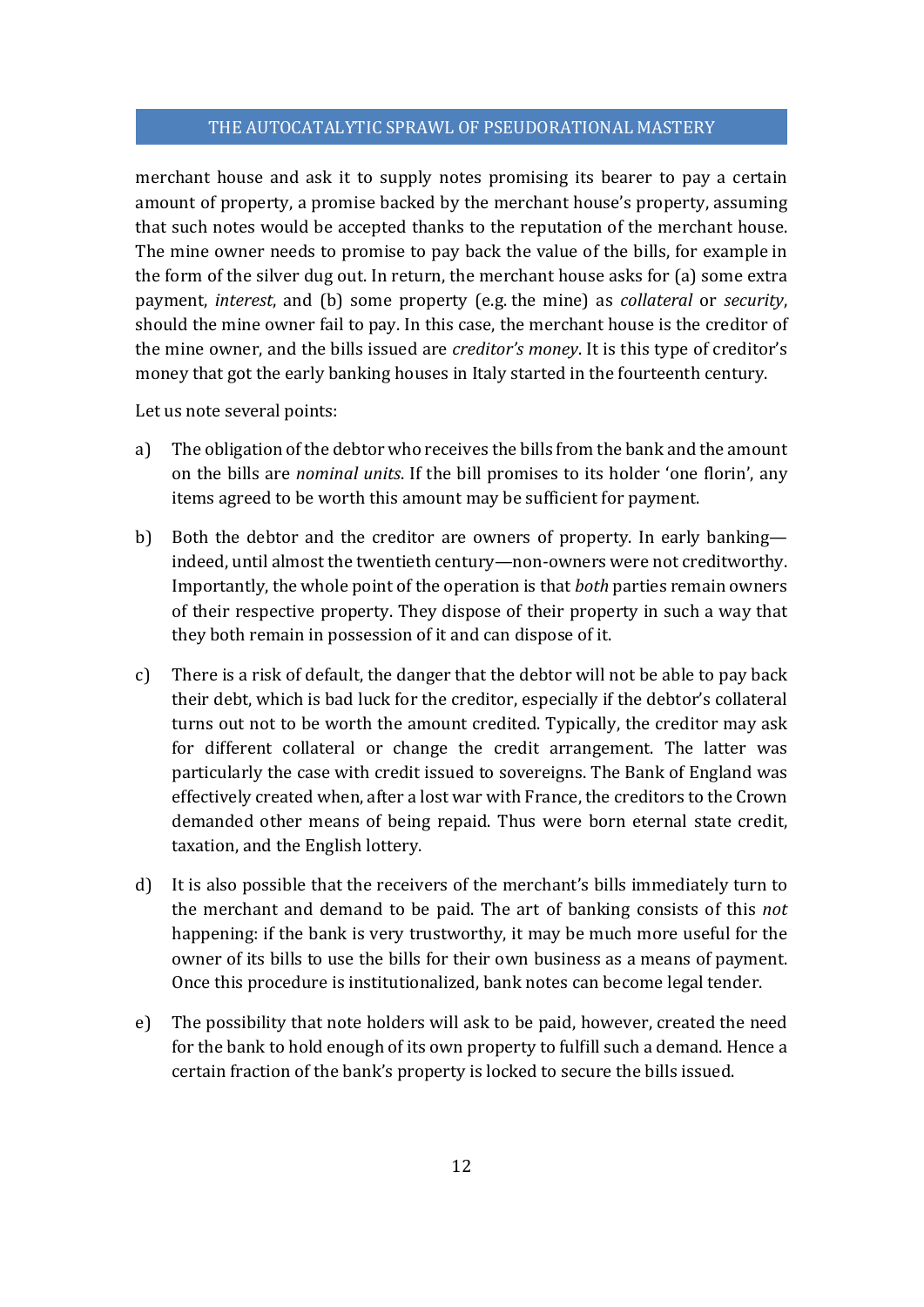- f) *Interest* is charged because otherwise the owner, for example the merchant or bank, would simply not be interested in giving credit. Interest is a premium for the collateralization of property, hence a 'property premium' (Heinsohn and Steiger 2009). As a consequence, there is no property-based money without interest. A risk premium may, of course, also be charged to make up for a lack of information about the debtor, their collateral or general circumstances, which are always mostly unknown—the 'fog of business', one could call it, paraphrasing Clausewitz (1943)—or for the risk of holders of the bills asking for their promise.
- g) There is the story that English goldsmiths were some of the first bankers to use their customers' gold deposits as collateral for issuing bank notes. According to Heinsohn and Steiger, the true story is a bit different. Those banks were set up by wealthy *owners* who offered their *own* property as collateral for the banking operation. They were not mere customers, a version of the story that only emerged in the nineteenth century, when the capitalization process drew ordinary people into the process.
- h) What happens if a holder of a note offers it to the issuing bank? Instead of fulfilling the promise of payment, which threatens the property base, the bank may offer to record the sum in an account for that person and pay interest, i.e. a premium for non-fulfillment. And since there will be a promise for a larger amount at the end of the period, the bank can only prevent payment by promising the interest on the account for the original sum plus the interest promised so far, thus leading to the phenomenon of compound interest.

#### **3.3 Institutionalization of Money Creation**

When the monetization of society became the rule, there was an increased threat that holders of bank notes would demand payment of the promise and thus ruin the bank, as frequently occurred, for example, in the US during the free banking era and into the twentieth century. Thus, the money-issuing institution eventually needed to be shielded from direct contact with society at large. The crediting operation was separated from money creation: a reserve system was created in which a central bank took over the money supply to commercial banks, which continued to do the ordinary credit operations. But the money supply itself remained a credit operation: commercial banks received money from the central bank against assets deposited, and they passed this money on to customers. In this way, commercial banks could become modern corporations and hence part of the game of differential accumulation.

Debtors' obligations were made transferable, which turned them into commodities in the form of bonds. With the emergence of public banks, states would take credit from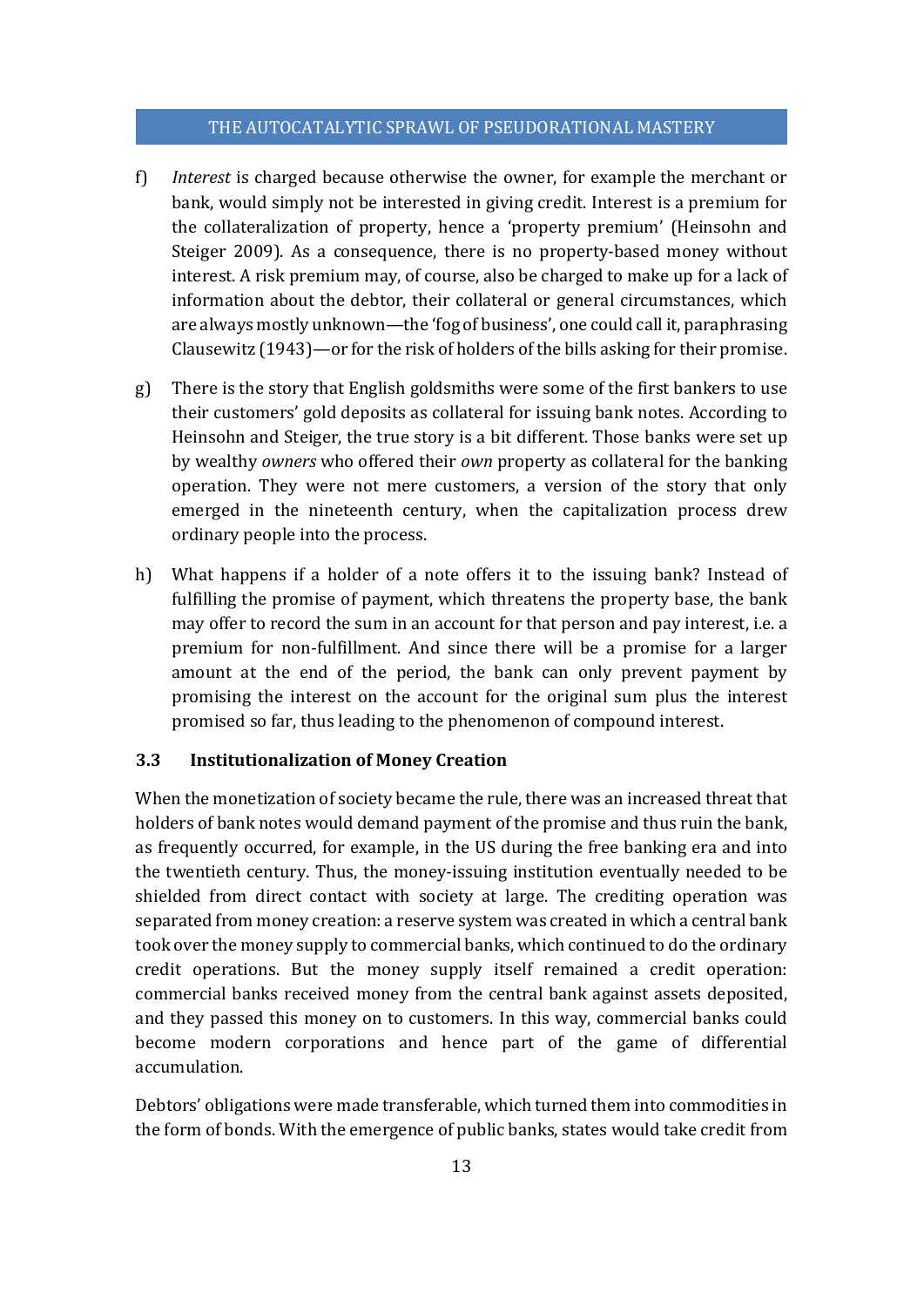them against bonds whose interest would be paid with money, issued by the same banks, raised from taxes (Van Dillen 1934). The state thereby enforced payment in the money issued by the law. If a taxpayer did not pay, the state would enforce its demand by seizing some property. This way, the entire property base of the state, and subsequently capitalist society, became the collateral for the money issued by central banks.

# **3.4 Credit Paper as Higher‐Order Property**

Owners of bonds treat them as normal assets, i.e. as part of their Vermögen. The interest payments are the Vermögen's earnings. Parts of the Vermögen may be disposed of as collateral in a credit operation. Until recently, when commercial banks demanded money from the central bank, they usually handed in sovereign bonds, or at least promised them as collateral.

Bonds and other such transferable credit papers specify a right to the receipt of interest. This is earnings from an item owned, the operational definition of property. Thus, a credit paper, while actually based on property by collateralization, itself becomes property. As such, it may itself be used as collateral for a credit operation. In particular, bonds issued by states are generally thought of as the best possible collateral, if those states

- a) have an extensive property base, where the citizens are owners, the society is thoroughly capitalized, and there is a legal system that supports and defends private ownership;
- b) enforce taxation against all that property; and
- c) have a fiscal policy with a low risk of state default.

Money, the means of payment, emerges out of credit operations backed by a society's property base. But the transferable credit papers themselves become part of the property base, which may be used for further credit operations. Second-order property, so to say. And these further operations in turn may be used the same way, thus generating third-order property and so on.

# **3.5 Credit Operation and Risk Creation**

The fact that money is created only if there is a property backup and an interest payment in money means that, in aggregate, the money available in a society is necessarily insufficient to pay off all debt plus interest. This means that there must be some debtors who find it difficult to raise the necessary money through the business operation underlying their credit contract. They need to be inventive. But this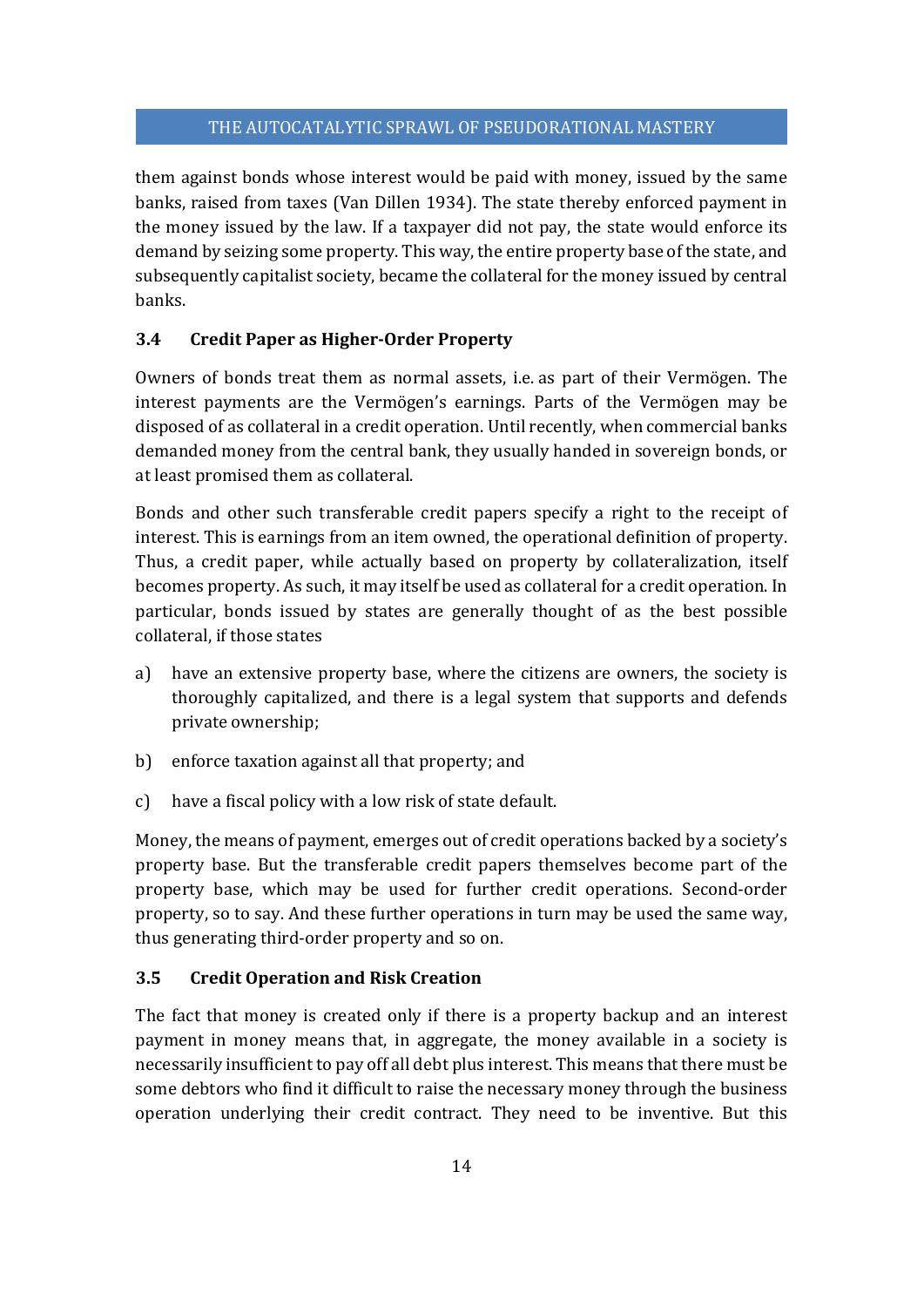changes the social and physical formation from what it was when the credit was contracted: the assumptions underlying the contract change. This change creates a particular kind of risk—a risk that is generated by the credit operation itself.

In order to manage the risk that their debtors may default, creditors may buy insurance: some other party may, against a small constant fee, offer a paper whose issuer promises to make the payment if the debtor defaults. Another way of trying to overcome the risky ever-changing world is to fix prices in the future—with futures contracts, for example—and thus to assume away the possibility that the world will change between now and when the payment is due.

Thus we enter the world of financial derivatives. What makes derivatives derivatives is that they

- a) are based on some underlying contract, which may itself already be a derivative;
- b) specify a right to earnings, sometimes conditional on some externality; and hence
- c) are yet another form of property that can be disposed of—sold or otherwise transferred—or used as collateral in other credit operations.

# **3.6 The Autocatalytic Sprawl of Credit and Accumulation**

So, the products of credit operations themselves are the foundation of further credit operations. Further credit operations are necessary because of the interest, without which there would be no credit operations. But interest creates the need for more money than is available. Because money is a credit-based entity, the demand for more money necessitates the extension of the credit system. Also, all credit operations create risk. And the risk is managed through further credit operations. All together, we have a process whose product is the generator of its own processing.

'A single chemical reaction is said to be autocatalytic if one of the reaction products is also a catalyst for the same or a coupled reaction.' (Wikipedia 2018). If we carry this definition over to the social symbolic machinery, we can say that credit creation is an *autocatalytic* process, a process that feeds itself.

Business is conducted to differentially accumulate capital. Credit is the symbolic machinery of business operations. Money is the means of payment of these operations. Money itself is also a product of credit operations. Underlying all credit operations is the property system, the comprehensive right of domination, or just power, over the things owned. Capital is power, that is, the ability to create social formations (gesellschaftliches Gestaltungsvermögen) to increase that ability. These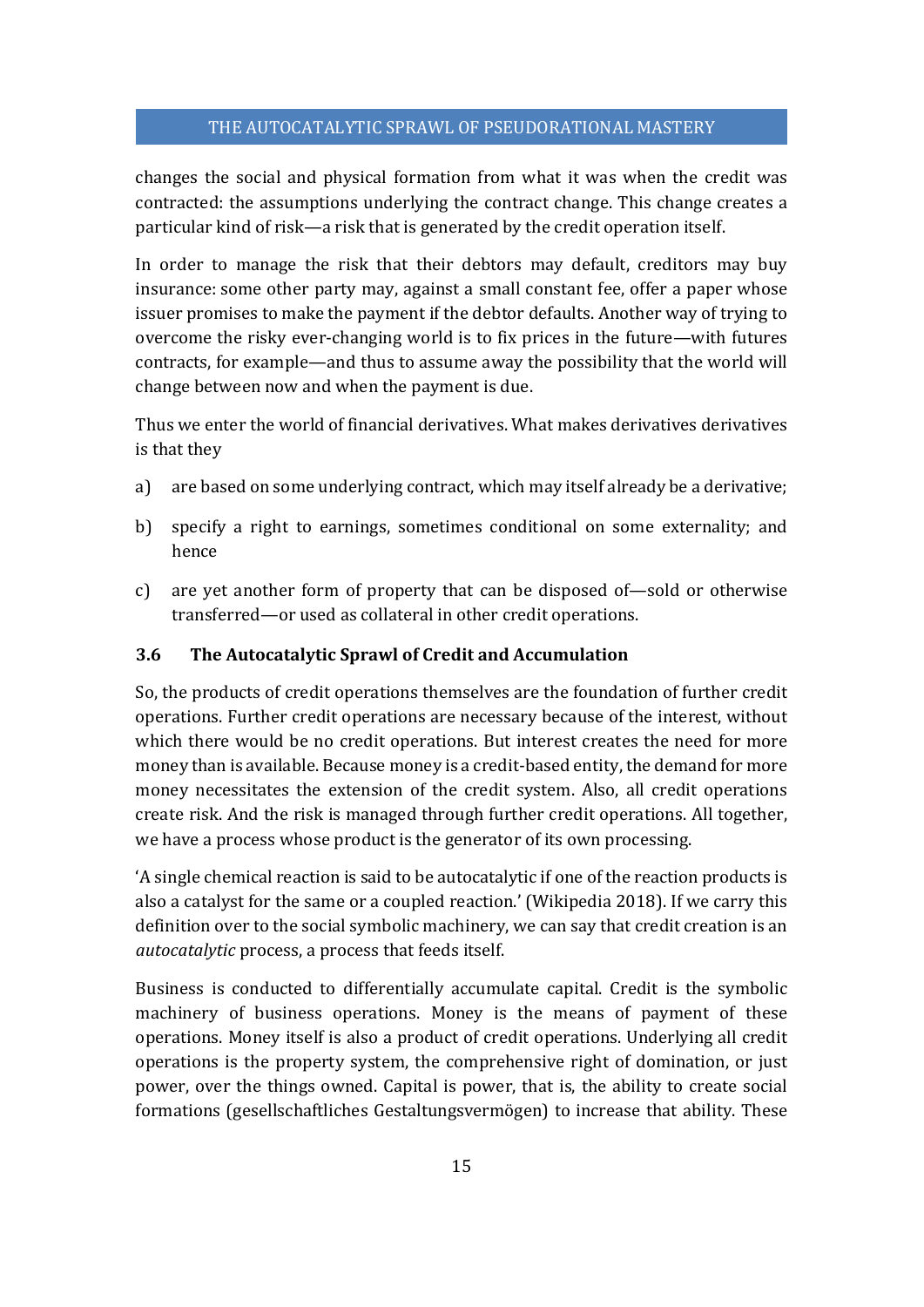intended formations are the social order business tries to achieve, the 'creorder' as Nitzan and Bichler (2009) call it.

But the autocatalytic processing of credit operations has no predetermined direction and appears to be rather chaotic. Further operations originate from existing ones, so the process is a *sprawl*, like the urban sprawl radiating from town centers. The result of business operations, the autocatalytic sprawl of the financial system, is itself a social formation, but it is not the order business intends to achieve. Instead, the autocatalytic sprawl of finance is the unintended result of business operations. The overall social formation (gesellschaftliche Gestalt) of the capitalist society is thus not 'cre*order*', but a mixture of order and chaos that business continuously needs to deal with.

We note that the processes of credit creation and differential accumulation are operationally closed: in order to counter a problem created by these operations, other operations with the same logic are performed without ever leaving the conceptual framework of capital accumulation.

# **4 Bureaucracy**

Blair Fix (2018) discusses how a position in a hierarchy can be translated into income: basically, income grows exponentially with position in a hierarchy. Bichler and Nitzan (2017) observe that hierarchical organization is always a power institution, and not just an organizational convenience. Fix thus shows one kind of *interaction* of bureaucratic power and capital power. In the following, I theorize that bureaucracy is *hierarchical organization plus operational symbolism* and is the other mode of rational mastery, alongside capitalization.

# **4.1 Bureaucratic Capitalism**

Max Weber (2013) offered the now standard definition: a bureaucracy is a hierarchically ordered organization in which a higher level commands the level directly below by setting up generalized formal procedures and courses of action whose results are assessed by the same or other bureaucratic organizations. Each level is organized in departments with defined competences. Not only are almost all state organizations organized according to these principles, but so too are bigger corporations.

Theories of bureaucratic capitalism flourished in the 1950s and 1960s. Castoriadis and the *Socialisme ou Barbarie* group developed theories of this type (Amair et al. 2017). They are no longer much focused on in political theory despite the persistent complaints about bureaucratization (Graeber 2016).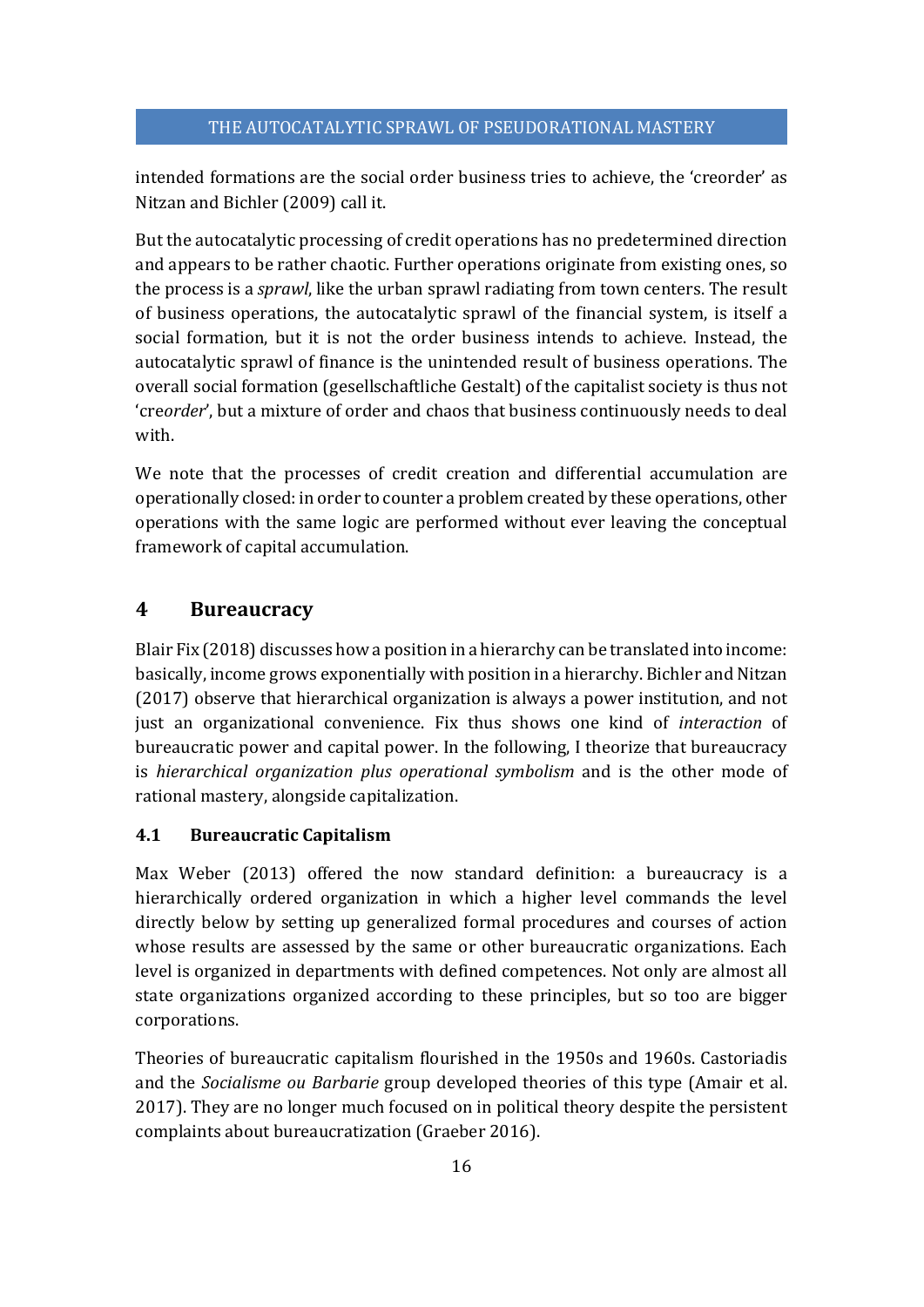## **4.2 The Phases of Global Capitalization**

According to Nitzan and Bichler (2009), the capitalization of human societies occurred in phases . During each phase, the accumulation process would eventually hit an organizational barrier, or 'envelope'. Through radical organizational reformation (*Umgestaltung*), capitalism was able to break these envelopes and proceed further until the process hit the next barrier:

- a) the *monopoly wave* of the turn of the twentieth century occurred within individual industries;
- b) the *oligopoly wave* of the 1920s occurred within sectors;
- c) the *conglomerate wave* of the 1960s took place across the entire business sector at the national level; and
- d) the ongoing *globalization wave* started in the 1970s and breaks the national envelope.

The first three waves took place within the legal and political framework of the nation-state, the first two including colonies. These nation-states saw an ever increasing bureaucratization of their organization. In the late 1960s, when theories of bureaucratic capitalism flourished, the situation in Western states looked roughly like this: many big corporations were either, on the one hand, directly socialized (e.g. the automotive industry in France) or operated like state institutions (Pan Am, a private business, acted as the US's national carrier). Either way, there were tight arrangements between the state, business and trade unions. Many services, such as electricity, postal services and telecommunications, had been made public in the midnineteenth century and were therefore not the direct target of the accumulation process. The *planification*, the French five-year plans of such public corporations, was similar to the five-year plans of the Soviet bloc. And then there was the Eastern Bloc of party-bureaucratic regimes like the Soviet Empire and China. So we can say that the organizational mode of pretty much the entire world, whether capitalist or communist, was bureaucratic, and thus theories of bureaucratic capitalism seemed right.

It turned out, however, that the differential-accumulation process did not cease with global bureaucratization. On the contrary, transnational capitalism, which broke the national envelope beginning from the 1970s on, created new institutional formations, and it became apparent that the differential-accumulation process never went away.

The collapse of the Soviet Bloc and the transformation of China may be understood as a (re)capitalization of their party-bureaucratic regimes, either by transforming them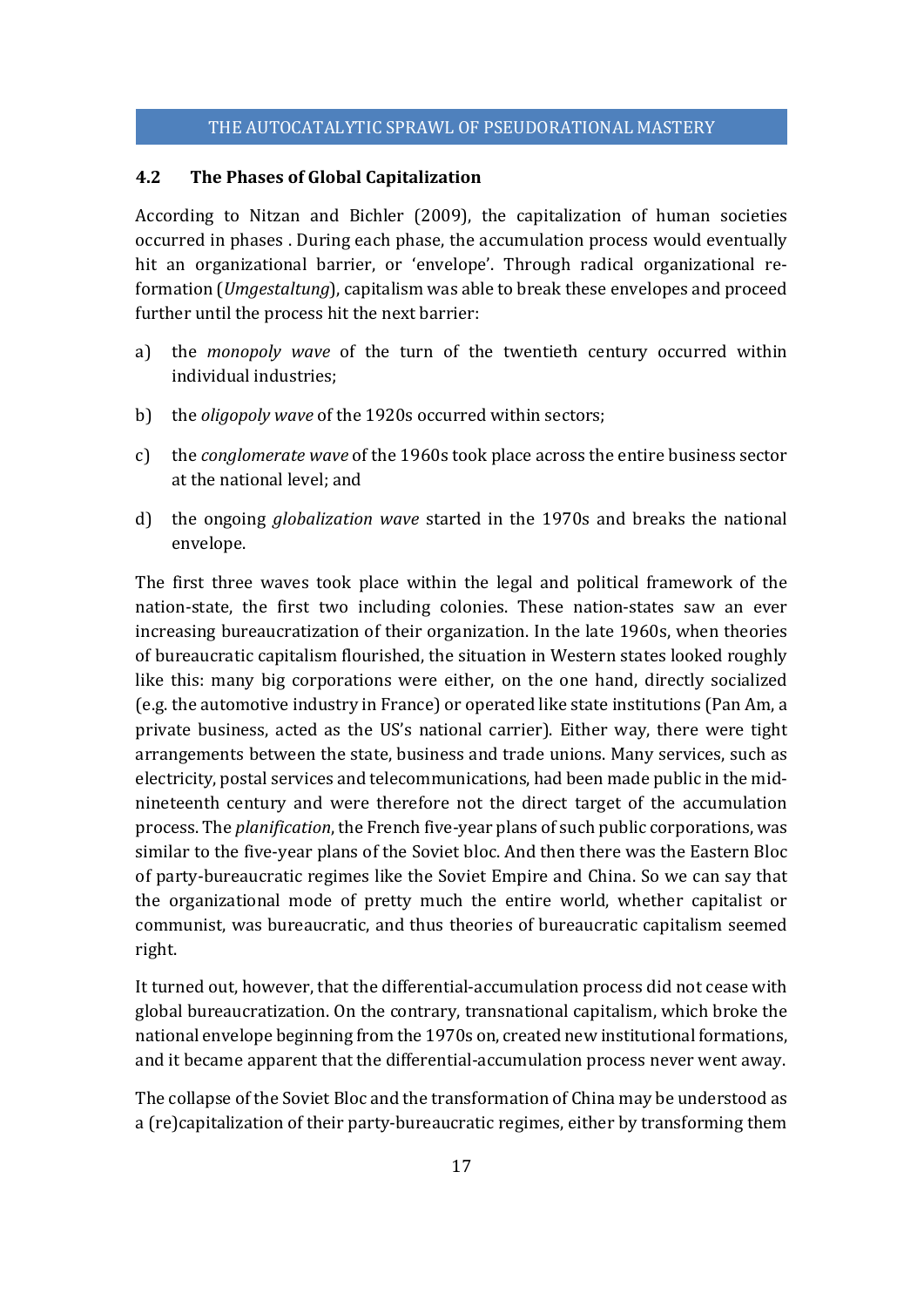directly into Western-style capitalist regimes, as in the case of Eastern Europe, or through the capitalization of the state bureaucracy by the bureaucrats themselves, as in Russia and especially China, where top party bureaucrats are simultaneously the top businesspeople.

Corporations and nation-states are internally organized in a hierarchical fashion based on systems of rules; that is, they are internally/organizationally bureaucratic regimes. The environment of these bureaucratic regimes, however, is differentially accumulating capitalism. The survival of bureaucratic organizations, whether states or corporations, depends on their successful differential accumulation.

# **4.3 The Autocatalytic Sprawl of Bureaucratic Organization**

In the idealized Weberian world, bureaucratic rules are rational, set up by disinterested persons or organizations and executed as written. In reality, everybody involved is interested in making a career and not working too much. Bureaucratic institutions are pervaded with power struggles: managers of lower levels in the hierarchy try to rise to higher levels, and hence make informal arrangements, engage in mobbing and withhold information. Subordinates try to do the same or resist, or they try to stay out of the game altogether. In any case, all these activities are motivated by goals that are irrational from a higher perspective and are not a conceptual part of bureaucratic schemes.

For a bureaucracy to function, those who set up the rules require information about the processes involved. But those affected will hold back information if it is in their interest to do so—because, for example, information is power or too much information at higher levels of the organization threatens them with a heavier workload or unwanted regulations. Bureaucratic rules are thus made without the necessary information and are thus inadequate for their purpose. This feeds the irrationalities of the system back into the system itself and increases them further.

Management sets goals for subordinates. Management also sets the rules under which subordinates are required to work. But the inadequacy of the rules forces those who have to execute them to continuously work against them to achieve the intended goals. But working against the rules shows disloyalty to the management. So there is a double bind: either the rules must be broken or the goals will not be met. This inner contradiction further undermines the alleged rationality of the bureaucratic regime.

Occasionally, management discovers the irrationalities of the bureaucratic order. The solution is the creation of new bodies for inquiries and surveillance. Since these bodies are necessarily also bureaucratic organizations, in that they have goals and rationally conceived rules, these attempts do no more than further increase the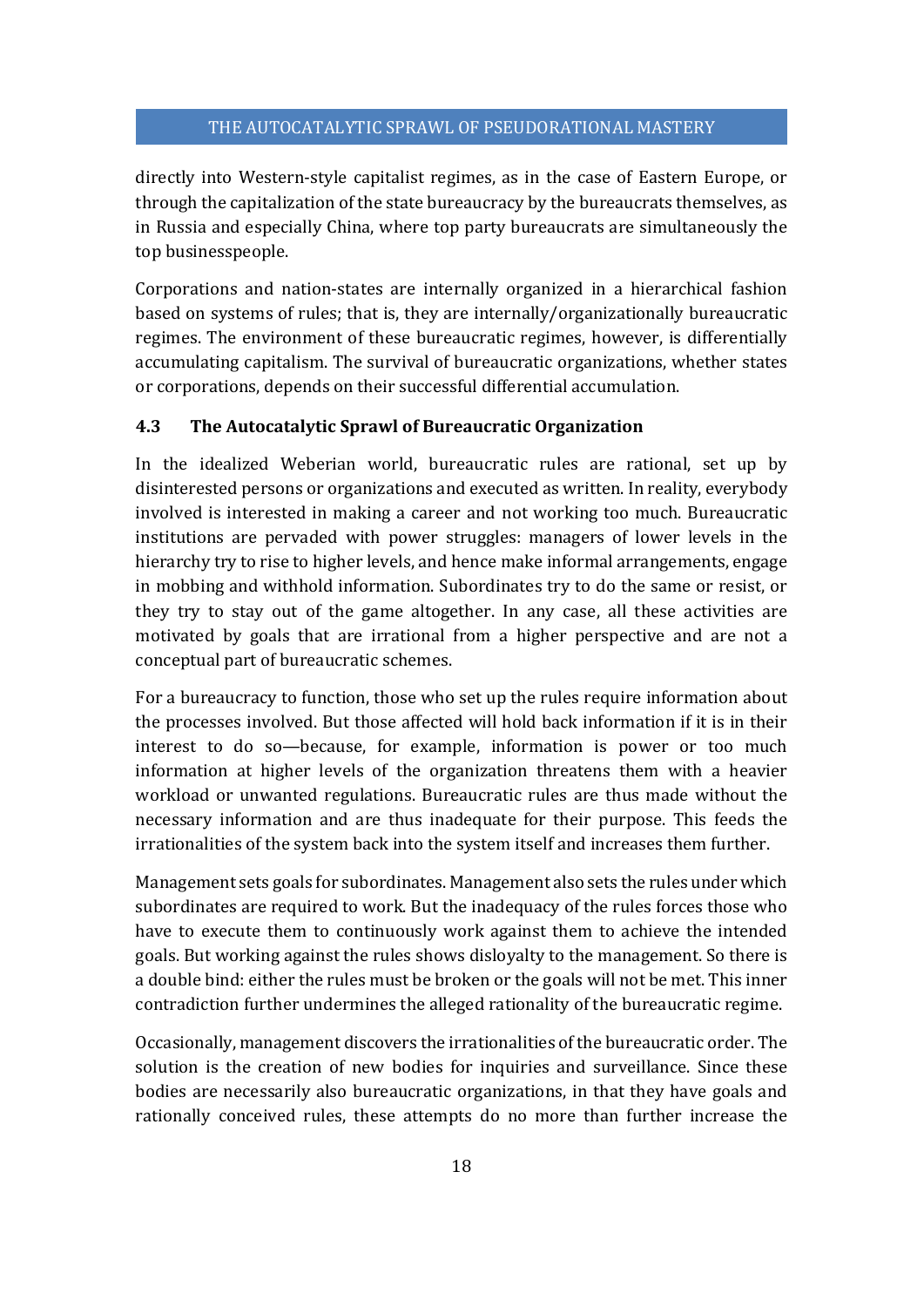dysfunctionality of the system. In the US, after 9/11 it was discovered that the 13 Secret Service agencies did not cooperate properly, so another 14th agency was created to coordinate them all. In the German Democratic Republic, the ruling party had to create an entire bureaucratic 'state security', the Stasi, whose mission was to investigate what people really thought to make up for the planning bureaucrats' lack of information about the goings-on in society. The Stasi's task was not made easier by its additional and contradictory goal to supress any resistance against the regime with criticism being one sign for such resistance.

We have observed that capitalization is operationally closed: if problems occur as a result of its own logic, the solution is more capitalization. Similarly, if a problem occurs in a bureaucratic regime, the bureaucracy creates new bureaucratic rules or organizations to manage it. Thus, the bureaucratic logic is also operationally closed: bureaucracies create new bureaucracies. Furthermore, the irrationalities of bureaucracy create the need for new bureaucracies. Like finance, bureaucratic regimes sprawl autocatalytically: they grow indefinitely by way of their own processing in a seemingly chaotic way.

# **5 The Interaction Between Bureaucracy and Capitalization**

## **5.1 Rationality, Hierarchy, Regulation**

The intrinsic irrationalities of bureaucratic institutions are confined to some extent by the need for survival in differentially accumulating capitalism. So the internal rationality of a bureaucratic organization is a function of the external rationality of differential capital accumulation.

But we have already seen that the autocatalytic sprawl of finance is a result of its inner contradictions, which already turns its rationality into pseudorationality. Furthermore, capitalization is the implementation of power struggles via the syntactic machine of capitalization. In order to defend financial capitalism as rational, power struggles also have to be defended as rational. The usual way to do this seems to be to say that power struggles are an inherent part of human nature. So the capitalist world is, as Marx noted, a kind of second nature, a social formation modeled on the jungle as an adequate habitat for human beings. Unfortunately, such an argument ignores the fact that in addition to fighting each other all the time, people cooperate all the time too. Indeed, if, within a business corporation, everybody acted towards each other as capitalists—with the secretary only giving out paper against payment, for example—the corporation would immediately break down.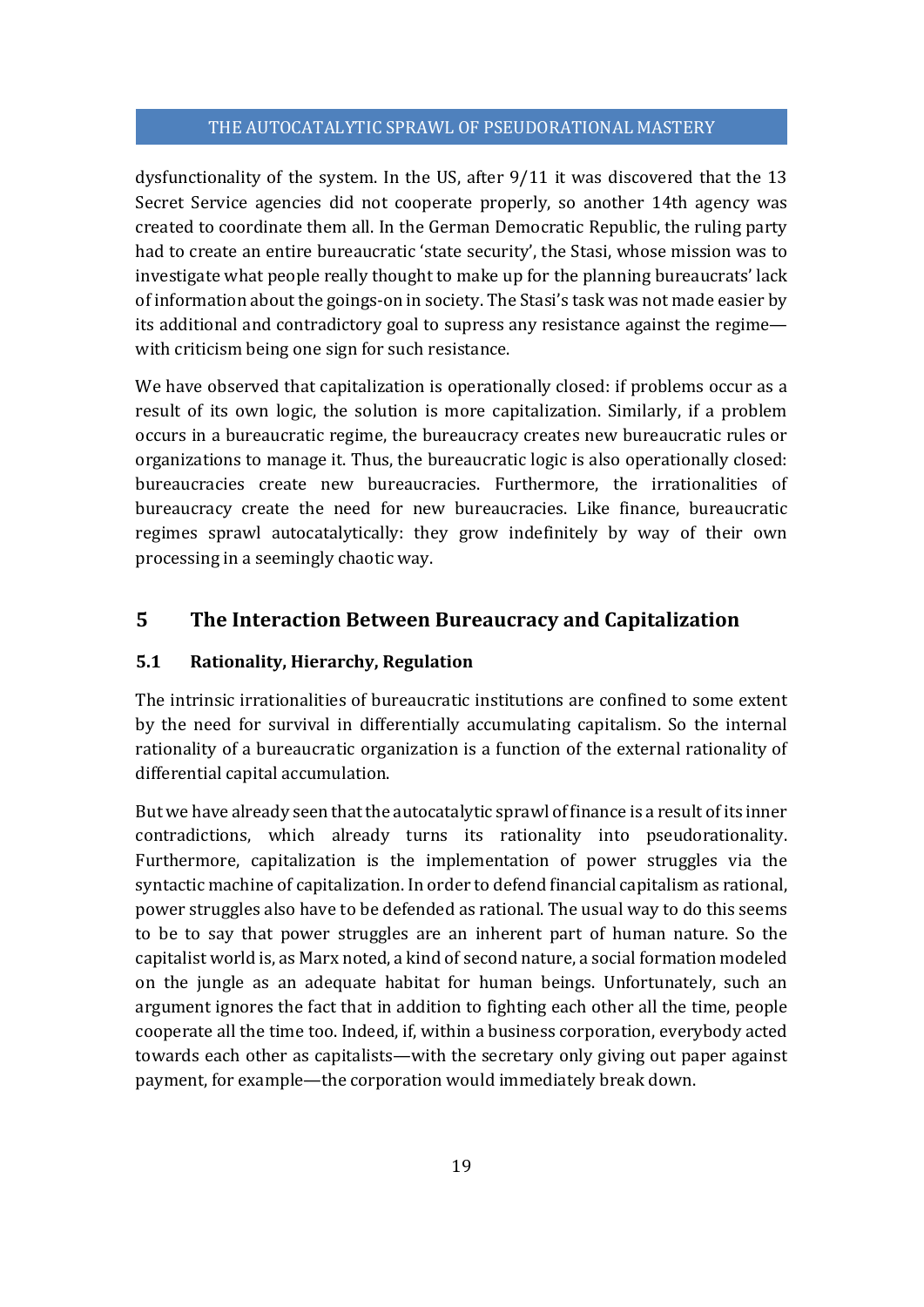At any level in a hierarchy, information is power, and is thus, if possible, not made available to higher or lower levels, which undermines the rationality of the bureaucratic process. Contracts are signed with the limited information the contracting sides have about the situation they are in. Thus, intelligence, the collection of information relevant to the power struggle, is a primary concern in both bureaucracy and capitalization. Research is needed to confirm this point, but this might explain the enormous growth of the information sector in general and computing technologies in particular, considering that this growth has occurred specifically in the context of modern rationality.

Fix (2018) demonstrates that greater bureaucratic hierarchy is related to increasing incomes. This is already a capitalization of bureaucratic power. By way of extension, we could say that the ultimate transformation of bureaucratic power into capital power takes place when those at the top of the bureaucratic hierarchy of a corporation, the managers, use the wealth or might (*Vermögen*) they have earned through salaries and stock options to perform a management buyout to become the owners of the business.

It would be interesting to investigate the relationship between firm size in terms of number of employees, firm size in terms of capitalization and the number of hierarchical levels. Also, how has the size distribution of firms developed over time? Is there a trend towards bigger and bigger firms or not? One would think that bureaucratic hierarchies might grow too big, and that their inner contradictions would eventually work against their success in differential accumulation, so there should be a movement back and forth from mergers and acquisitions to outsourcing. It would also be interesting to know if internal breadth (mergers and acquisitions) (Nitzan and Bichler 2009) is the preferred mode of differential accumulation not only because it is the path of least resistance, but also because it allows direct bureaucratic control of the acquired organization.

Occasionally, the idea comes up that the irrationalities of financial capitalism should be regulated, through either new laws and prescriptions or socialization. But this of course would just create new bureaucratic institutions. Proposals in the opposite direction—that the irrationalities of state bureaucracy may be lessened by privatization, for example by splitting up a larger state institutions and selling them on the market as new business enterprises—also exist, and they were especially popular between the 1980s and 2000s. Apart from the fact that the inner regime of these new businesses remains bureaucratic, they are now directly subject to the irrationalities of differential accumulation. In addition, privatization frequently creates the need for regulation of the new business field. The picture we get is of a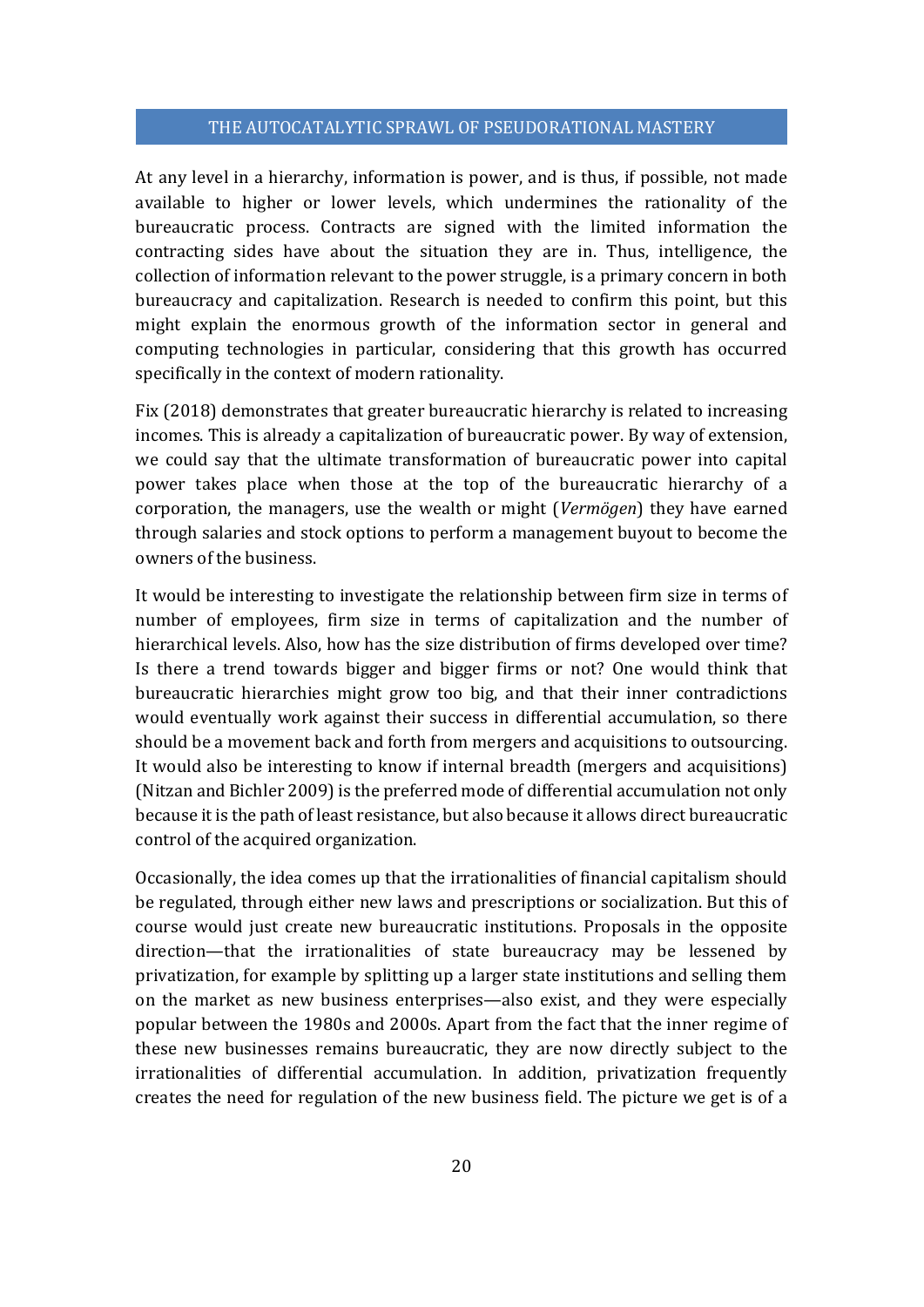kind of ping-pong game between the two forms of ever-growing pseudorational pseudomastery over social organization.

The capital and bureaucratic modes of pseudorational mastery are believed to be able to overcome their operational closedness by jumping over to the other mode, only to run into that mode's irrationalities. Rational mastery, with its two modes of capitalization and bureaucracy, is an endless agony that generates more of itself. Hence the *autocatalytic sprawl of pseudorational pseudomastery*.

## **5.2 Systemic Crisis…**

Bichler and Nitzan (2018) advance a theory of systemic crisis, which may be summarized thus. Capitalization is the discounting of expected future income. There are times when income trails its expectations by years. There are other times when actual income matches expectations at nearly the same time. Let us call the lag *temporal expectation horizon* or just *expectation horizon* (my terms). A shrinking of the expectation horizon to near zero destroys the machinery of capitalization because there is no longer a foreseeable future. This indicates a systemic crisis. Bichler and Nitzan perform an *aggregate* analysis to make their claims—while normally arguing against aggregate analysis.

Before we investigate the notion of *systemic* in light of Castoriadis' SIS, which Bichler and Nitzan do not use, let us see if a shrinking time horizon is necessarily a sign of a systemic crisis. As a thought experiment, assume that at a given time a particular capitalist regime consists of two core capitals, A and B. Assume A is old and very big, while B is new and small. The aggregate capitalization of A and B will be dominated by A. Now suppose investors lose faith in the future of A-type businesses, perhaps because their profit margins are shrinking rapidly, while B-type businesses are hyped as the new big thing and have high profit rates. In such a case, the expectation horizon of A will shrink to zero, while that of B may still be several years. In the aggregate, because of the still-dominant A, it will look like all of capitalism is in a crisis, i.e. that there is a systemic crisis, whereas a disaggregate analysis would show that a change in dominant capital is underway. Thus, an aggregate expectation horizon is not a sufficient criterion for systemic crisis.

The Capital as Power theory is intended to understand the course of events *within* a capitalist society. Can such a theory capture a state *beyond* capitalism—or, in other words, a truly systemic crisis?

#### **5.3 … Or Autocatalytic Agony?**

If we, in accord with Castoriadis, theorize capitalism with the conceptual framework of the double SIS of modernity, the autonomy project versus rational mastery, the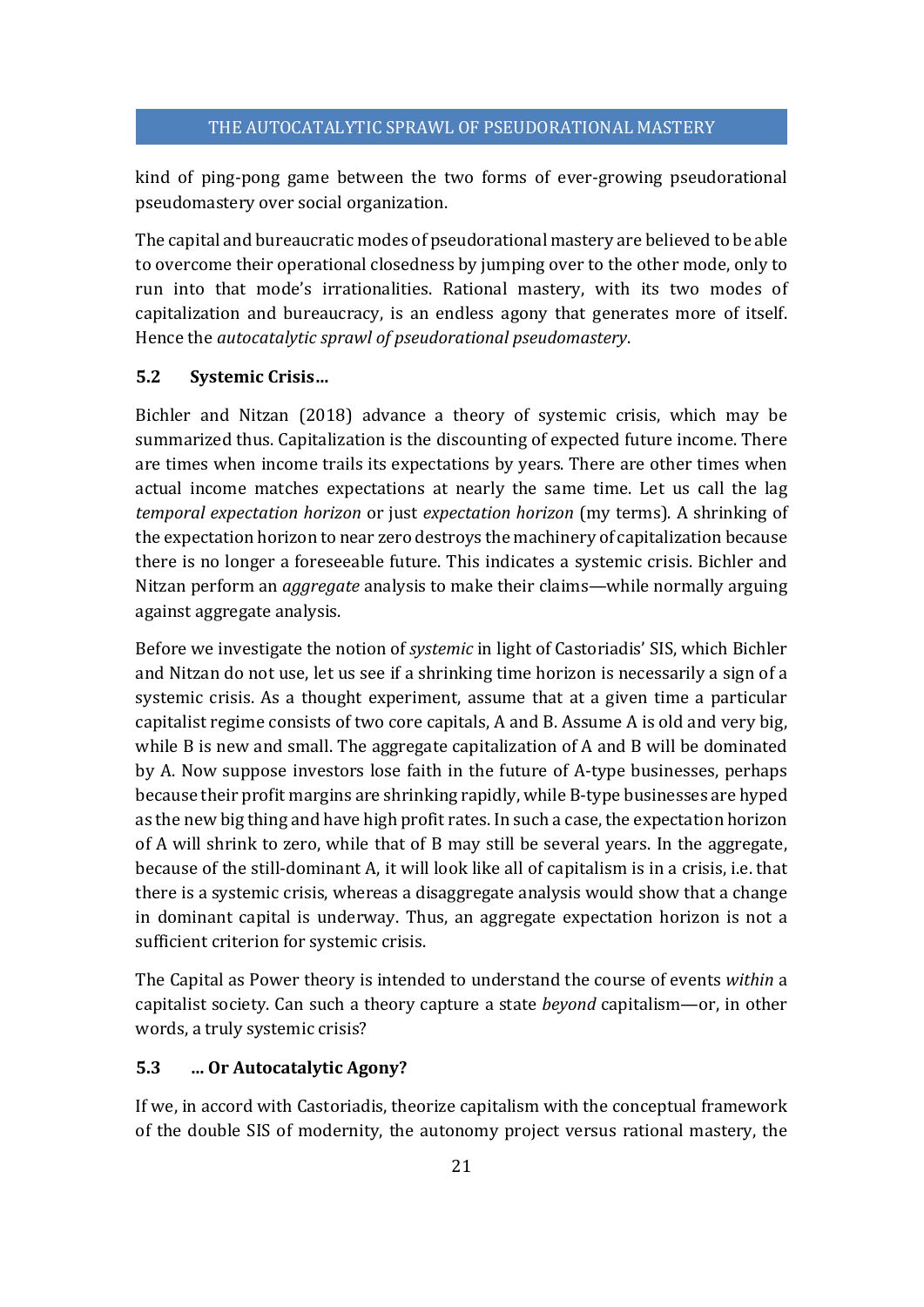autonomy project has been in decline since the 1950s, as evidenced by a 'rising tide of insignificancy' and a 'world in fragments'. The movements of the late 1960s were only the last reappearance of the autonomy project (Castoriadis 1997c, 2003c). The world is increasingly governed by the SIS of rational mastery, the autocatalytic sprawl of bureaucracy. To the latter we can add the equally autocatalytic growth of capitalization. But there is a problem for the process of ever-increasing rational mastery. Throughout its history, rational mastery has always been challenged by the autonomy project, and the dynamics of the Western 'socio-historic', as Castoriadis calls it, have always been driven by the antinomy between autonomy and rational mastery. But with the autonomy SIS withering away, the control project loses its direction, so to say.

There may be another fundamental problem for the continuation of capitalist accumulation. The transnationalization of the capital-accumulation process means that its institutional foundation within the nation-state may no longer be adequate for the process to continue. A new transnational state may be necessary. Furthermore, the nation-state obtained its legitimacy from the imaginary of the nation, or nationalism. Nations are 'imagined communities', to take up Benedict Anderson's (2006) notion: a member of a nation, a citizen, can lead a meaningful life if they support their nation: 'My country, right or wrong'. Nationalism, as an SIS, emerged in the seventeenth century and in the twentieth century proved stronger than other imaginaries, in particular the working-class movement, which can be understood as one branch of the autonomy project (Castoriadis 1993). As Pohrt (2012) observes, during the First World War workers went to what for many of them became their 'last struggle', not against capitalism, but against their coworkers in the opposite trenches, each in the name of their respective nation and for their respective capitalist elites.

For *trans*national capitalism, an equally strong collective SIS that can act as a legitimacy generator does not exist. There have been attempts to create transnational imagined communities. Perhaps the most ambitious project of this type is, or was, the European Union. The European identity was supposed to eventually result in the creation of the United States of Europe. But the attempt to create a European constitution was voted down by the citizens of France, the Netherlands and Ireland, countries that were supposedly strong supporters of the European movement. And now we have Brexit and a zombieesque resurgence of nationalist parties and ideologies. Other attempts to build a system of transnational institutions are continuously marred by resistance and protests, including calls to national authorities to take back what has already been contracted out. There were protests against attempts to create transnational institutions, such as CETA and the TTIP; in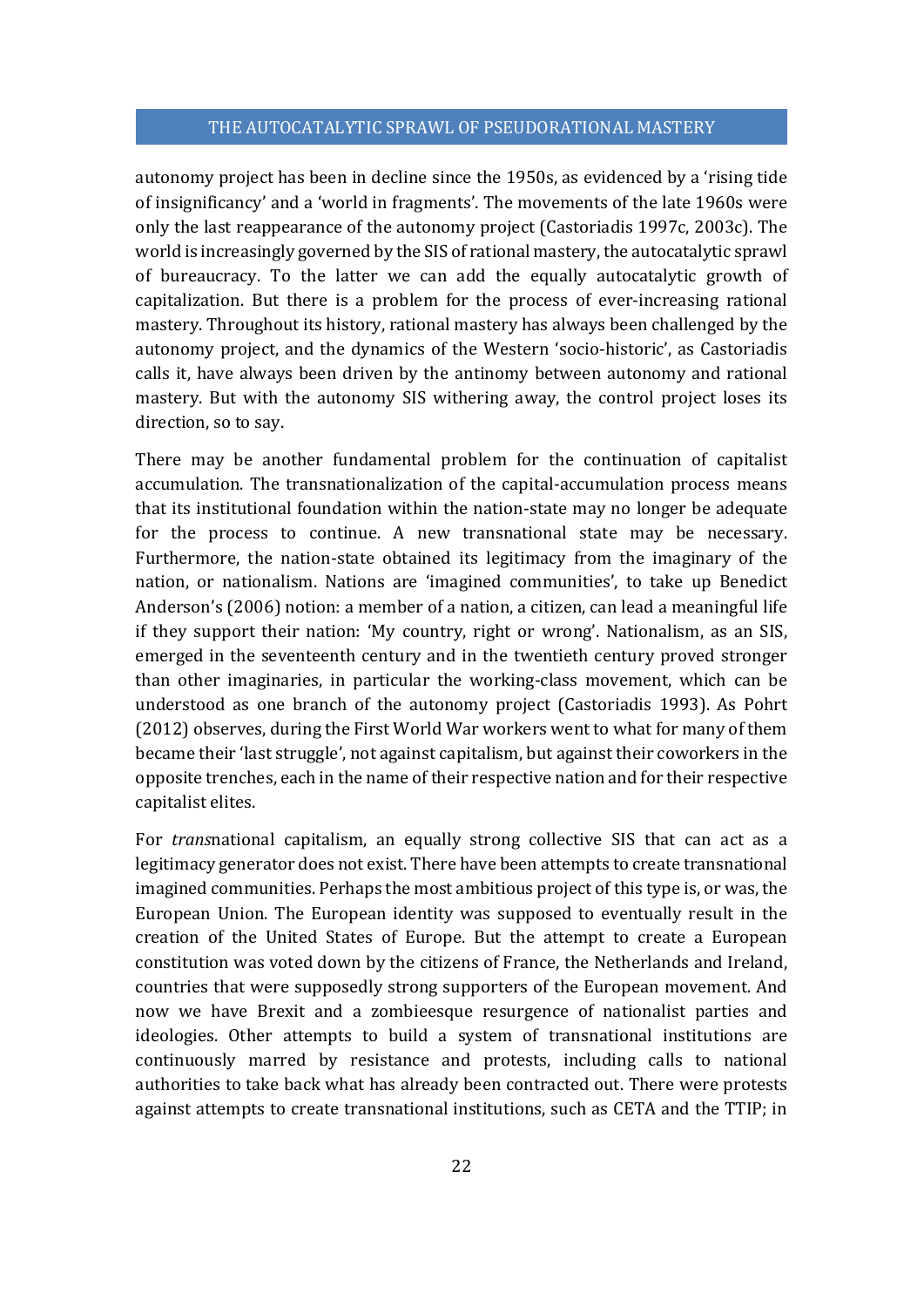the 2010s we saw Occupy; before that, there was a series of G8 summit protests; in the 1990s, there was action against MAI.

The transnationalization process necessarily undermines the organizational power of nation-states, i.e. state bureaucracies. The result is an increasing number of failed states as they are commonly called, a phenomenon that has started to reach the capitalist center (Greece, Mexico). We can define a *failed state* as a formerly bureaucratic entity that has become unable to survive the transnationalaccumulation process, and in which neither pseudorational bureaucracy nor finance rule, but anarchy and/or barbarism. There are even cases such as the new state of South Sudan, which got its independence in 2011 but went straight from there to an ongoing civil war. It went from national liberation to failed state without the intermediate formation of a functioning state bureaucracy. Without a *legitimate* bureaucratic organizational foundation, the transnationalization process may well undermine itself in the long run.

The situation should perhaps be described as neither systemic nor a crisis. According to Castoriadis (2003b), *crisis*, in the Hippocratic sense, means that a situation develops towards a point of decision when the patient either dies or recovers. The present, however, looks more like a steady decay: with the SIS of autonomy long in decline, that of rational control may also be in decline due to its own success, but without a point of decision in sight.

If neither autonomy nor rational mastery remain significant to people, some of them resort to nationalism or religion. But these SISs do not seem to be sustainable institution generators anymore either. Where religion and/or nationalism rule, we find corruption, gangsterism or outright barbarism—the Syrian Civil War being the obvious current example where all conflict parties engage in these kind of activities.

All in all, we might well be in a situation in which all imaginary significations that once generated social formations are in decline, not just the SIS of autonomy, but also that of rational mastery. But such a decline would be outside the conceptual reach of a theory that is designed to analyze the generative processes of a particular SIS, such as Capital as Power is for the financial part of rational mastery.

# **6 Way Out? Autonomy and Operational Symbolism**

Is there a way out of the mess of the autocatalytic sprawl of pseudorational pseudomastery?

I have argued that operational symbolism is unavoidable in that previous symbolisms failed. In addition, modern science, properly understood, is part of the SIS of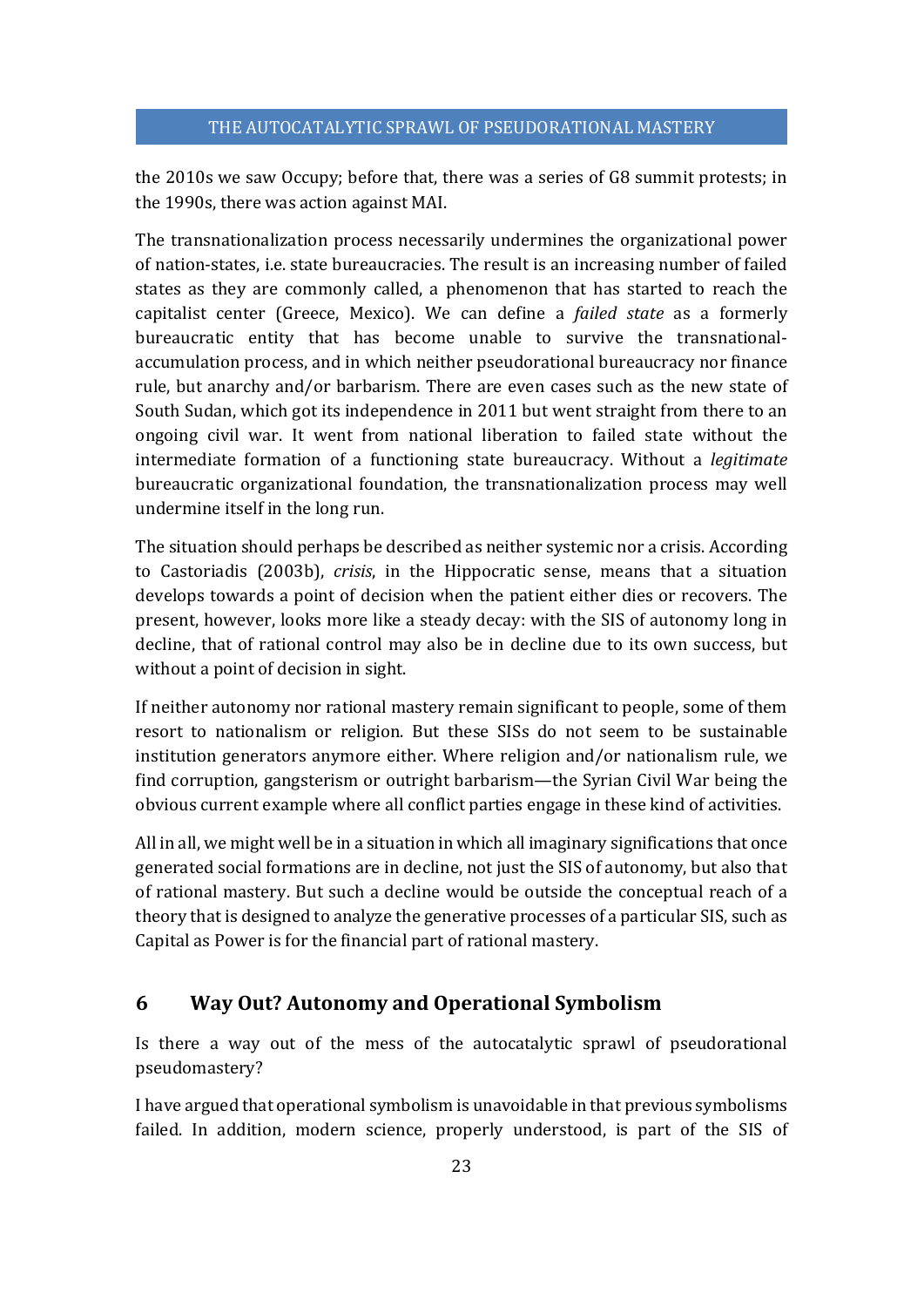autonomy: it is the rejection of authority, God, holy books and tradition when it comes to the question of what is actually the case. Instead, it advances human knowledge through empirical investigation and critique. According to Krämer modern sciences advances by the construction of symbolic machines within the context of operational symbolism. We have seen that the only limit to the construction such machines is human creativity, as the vast expansion of modern math shows. In this sense, operational symbolism provides unparalleled liberty in terms of what can be imagined. Modern science not only offers liberation, it is also necessary. There will soon be 10 billion people on Earth who need food and housing, which cannot possibly be provided without the application of science-based technology.

Since modern rationality when combined with mastery yields autocatalytic agony, the solution may lie in a new attempt at autonomy that does not reject the power of modern science: rational autonomy. In sec. 1.4, we saw that *all* societies create their order (their nomos) themselves, and that the difference between heteronomy and autonomy is that in a heteronomous society, its members think that the nomos comes from somewhere else and is essentially unchangeable, whereas in an autonomous society its members consciously create their nomos. For a modern autonomous society to be truly democratic, all of its members must have the same right to participate in that creation.

By these standards, no fully autonomous society has ever existed. Yet, according to Castoriadis, there have been two instances in human history when the imaginary of autonomy existed, the Athenian polis of antiquity, roughly from the eighth to the fourth centuries BC, and in modernity since the twelfth century AD. In Athens, it was limited by the fact that it excluded most of the population, in particular women, slaves and foreigners, and that it did not include all social spheres. Notably, the *oikos*, or private business, was not regulated by the polis. In modernity, these limitations no longer exist in principle, but instead it is the other imaginary of modernity, rational mastery, that limits and continuously cuts back the imaginary of autonomy to the point of making it almost vanish, the 'rising tide of insignificancy' (Castoriadis 2003c).

#### **6.1 Inspirations from the Athenian Polis**

According to Castoriadis (1991, 1997b, 2003a), the Athenians raised questions and found institutional solutions that may still be relevant for a revival of the autonomy project. Athens is not a model, but a source or germ. Here are some of those solutions:

a) The selection of office holders by lot rather than through elections. Elections, the election of the 'best' (*aristos*) is an aristocratic institution. Selection by lot assumes total equality.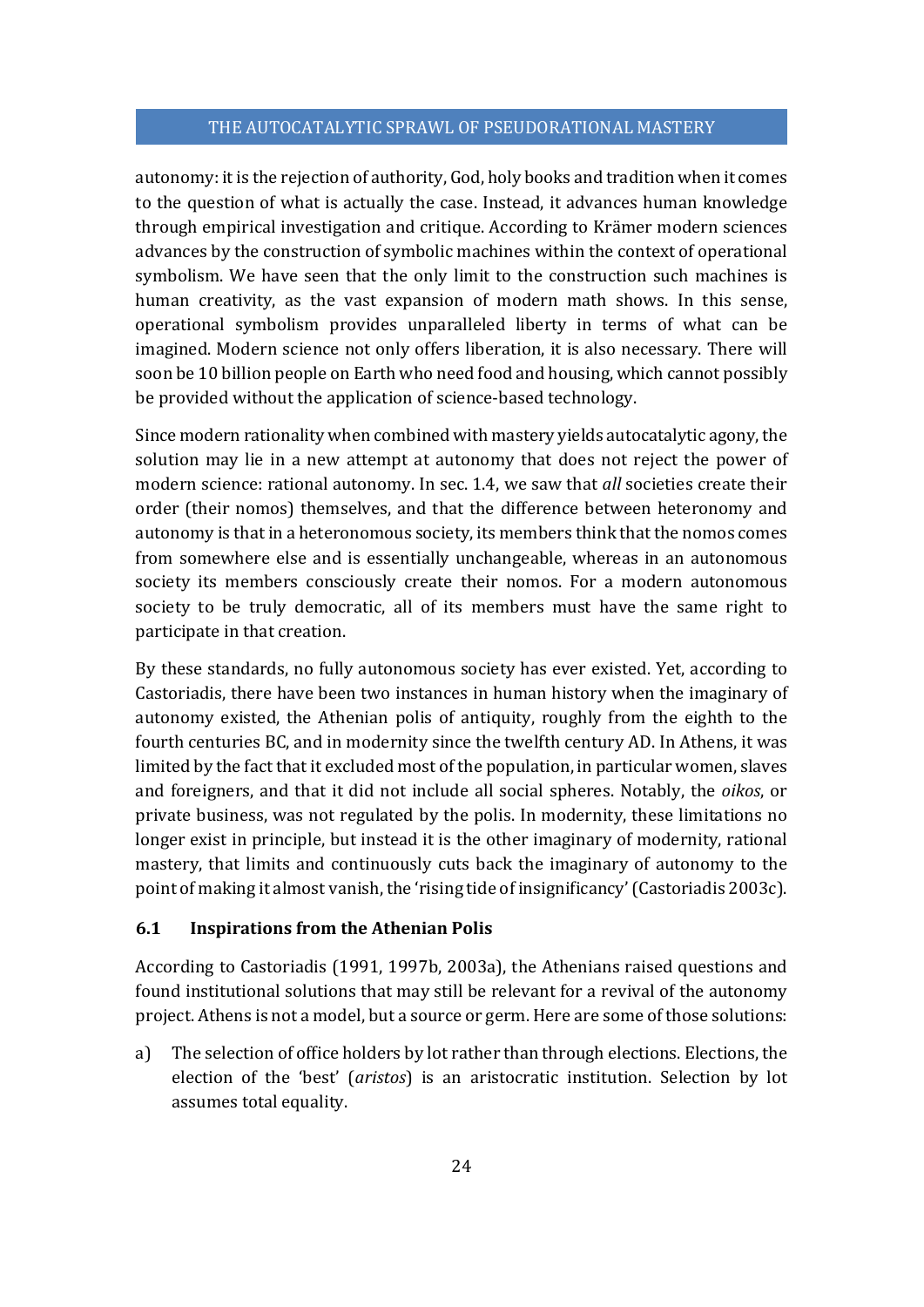- b) An extensive court system. Even decisions by the ecclesia, the assembly of the citizens, could be brought before the courts and ruled illegal.
- c) Institutions to warn against hubris, for example the Athenian theater.
- d) Measures to prevent private interests from influencing decisions about common matters. For example, in decisions about peace or war, citizens with property close to the city's walls were excluded from participating.

# **6.2 Inspirations from CERN**

Can we find organizations that can give us some inspiration in how to combine modern rationality (without mastery) and autonomy? I think a research machine like the particle accelerator CERN with its experiments (detectors) ATLAS, CMS and others may offer something here because it combines a relatively flat hierarchy and a democratic decision-making process with modern science, i.e. modern rationality (Grolle 2008; Knorr Cetina 1999).

- a) There are few hierarchical levels, and higher levels cannot give many orders to lower ones: the machine is so complex that only a few persons will understand any particular aspect of it, and thus no one else can command them. It is commonly assumed that a democracy proper must be simple enough that anybody can replace anybody. At CERN the opposite is true: they are equal because no one can replace anyone else, because no one understands in detail what anyone else does.
- b) There is no assignment of authorship. Any publication of any collaboration bears the names of all members, whether Nobel Prize winners or apprentices; the announcement of the ATLAS collaboration of the discovery of the Higgs boson lists all 2,932 members by name in alphabetical order (ATLAS Collaboration 2012). The understanding is that the machine would not work without the contribution of each member, and that there is no way to tell which contribution is more important than any other.
- c) Experiments like the ATLAS detector are the most complex machines ever created. It should be possible, therefore, to find inspiration there to organize the creation and maintenance of any other technical system (railway system, aircraft, etc.) in a relatively power-free way, since these will likely be technologically simpler. The picture here would be a world in which all the technological infrastructure was socially organized into autonomous collaborations.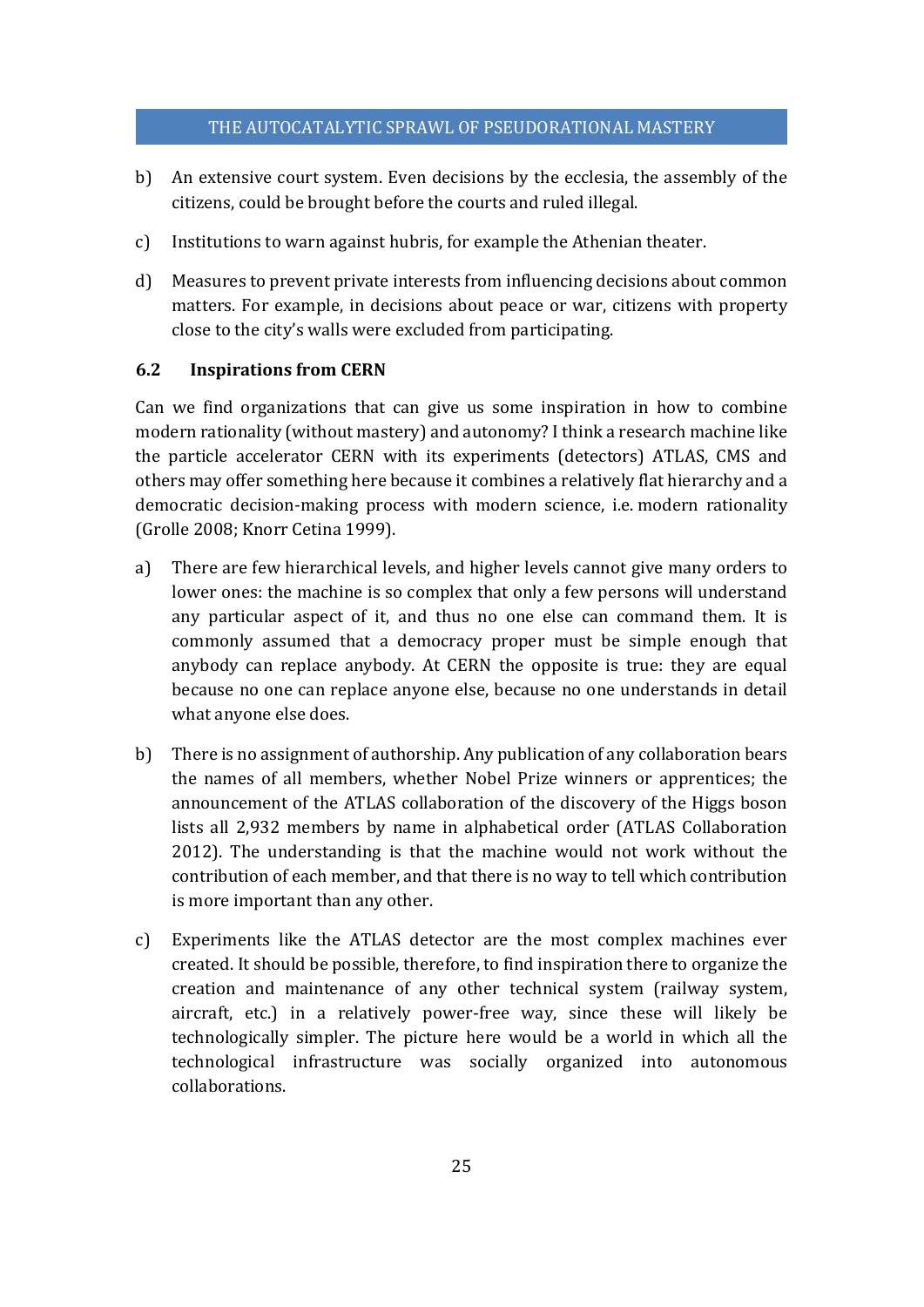The idea is not to idealize CERN or any other organization we may find for inspiration. Bichler and Nitzan (2017) cite the US Tennessee Valley Authority. One could also mention the free software movement, in particular its more radical branches, which try to make the appropriation of their creations impossible via suitable license arrangements such as Copyleft (Free Software Foundation 2007) and are consequently less popular among businesses than more liberal projects and licenses. All of these examples operate in the context of the autocatalytic sprawl of pseudorational pseudomastery—capitalism and bureaucracy—and those involved in them were socialized in this context. So a more thorough investigation of this issue will have to deal with the problems such organizations face, and with whether these problems are intrinsic or the result of these projects being embedded in capitalism.

In a *collaboration* people work together but otherwise live their private lives. Perhaps we will need to renew the utopias of a cooperative republic that flourished in France around 1900 (Draperi 2012), but now on a global scale. A global *convivium* or, to use a great but seemingly outdated term, a *cosmopolis* proper?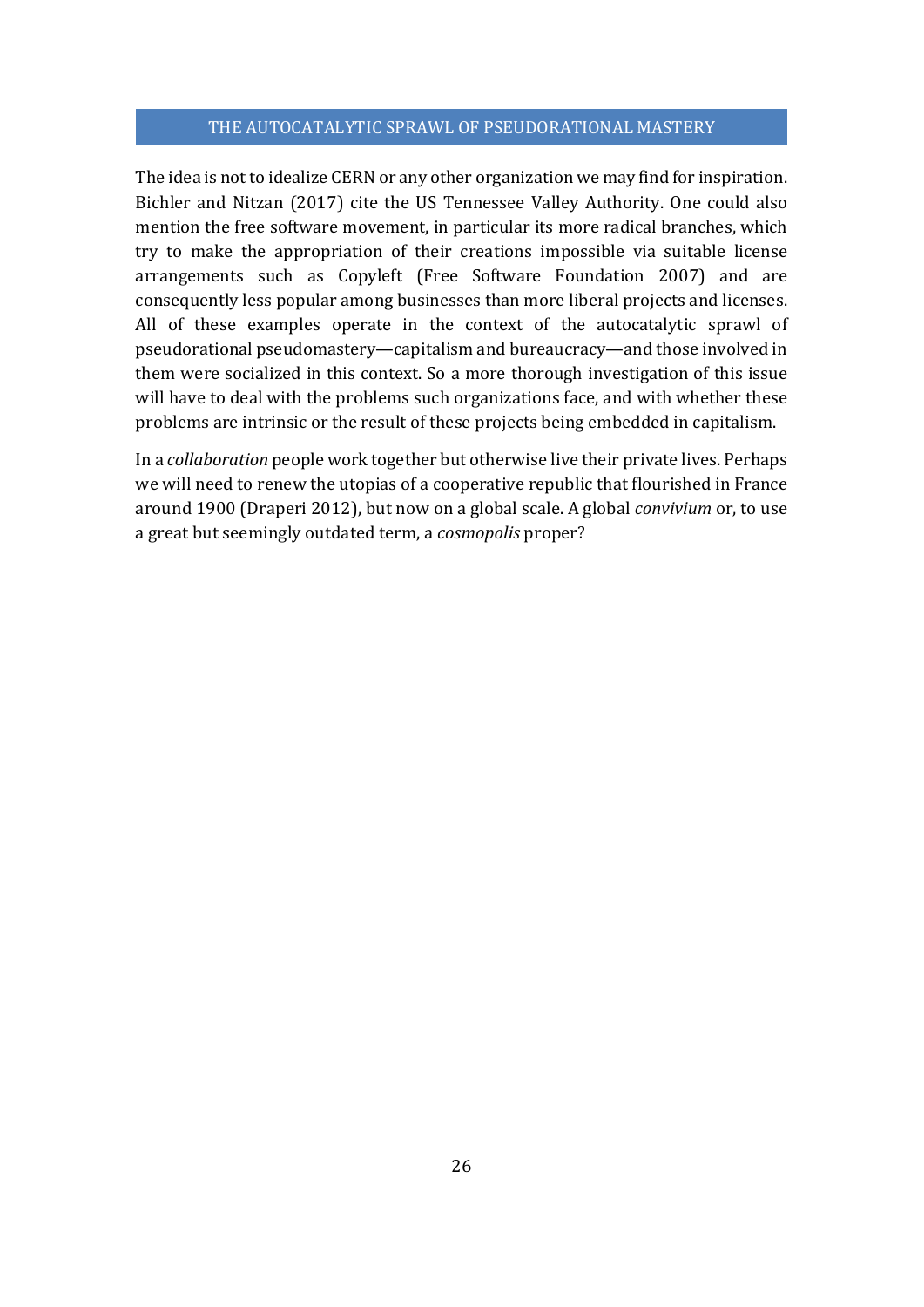# **References**

- Amair, Jean et al. 2017. *A Socialisme Ou Barbarie Anthology: Autonomy, Critique, Revolution in the Age of Bureaucratic Capitalism*. Brooklin NY: notbored.org. http://notbored.org/SouBA.pdf (accessed 6 May 2019).
- Anderson, Benedict. 2006. *Imagined Communities: Reflections on the Origin and Spread of Nationalism*. London; New York: Verso.
- ATLAS Collaboration. 2012. 'Observation of a New Particle in the Search for the Standard Model Higgs Boson with the ATLAS Detector at the LHC'. *Physics Letters B* 716(1): 1–29. http://arxiv.org/abs/1207.7214 (accessed 6 May 2019).
- Bichler, Shimshon, and Jonathan Nitzan. 2017. 'Growing Through Sabotage: Energizing Hierarchical Power'. *Working Papers on Capital as Power* 2017(2). http://bnarchives.yorku.ca/512/ (accessed 6 May 2019).
- ———. 2018. 'With Their Back to the Future: Will Past Earnings Trigger the Next Crisis?' *Real‐World Economics Review* (85): 41–56. http://bnarchives.yorku.ca/555/ (accessed 6 May 2019).
- Castoriadis, Cornelius. 1987. *The Imaginary Institution of Society*. Cambridge MA: The MIT Press.
- ———. 1991. 'The Greek Polis and the Creation of Democracy'. In *Philosophy, Politics, Autonomy*, New York: Oxford University Press, 81–123.
- ———. 1993. 'The Question of the History of the Workers' Movement'. In *Political and Social Writings*, Minneapolis: University of Minnesota Press, 157–206.
- ———. 1997a. 'Done and to Be Done'. In *The Castoriadis Reader*, Oxford: Blackwell, 361–417. https://becomingpoor.files.wordpress.com/2016/02/thecastoriadis-reader.pdf (accessed 6 May 2019).
- ———. 1997b. 'The Greek and the Modern Political Imaginary'. In *World in Fragments*, Stanford CA: Stanford University Press, 84–107.
- ———. 1997c. *World in Fragments: Writings on Politics, Society, Psychoanalysis, and the Imagination*. ed. David Ames Curtis. Stanford CA: Stanford University Press.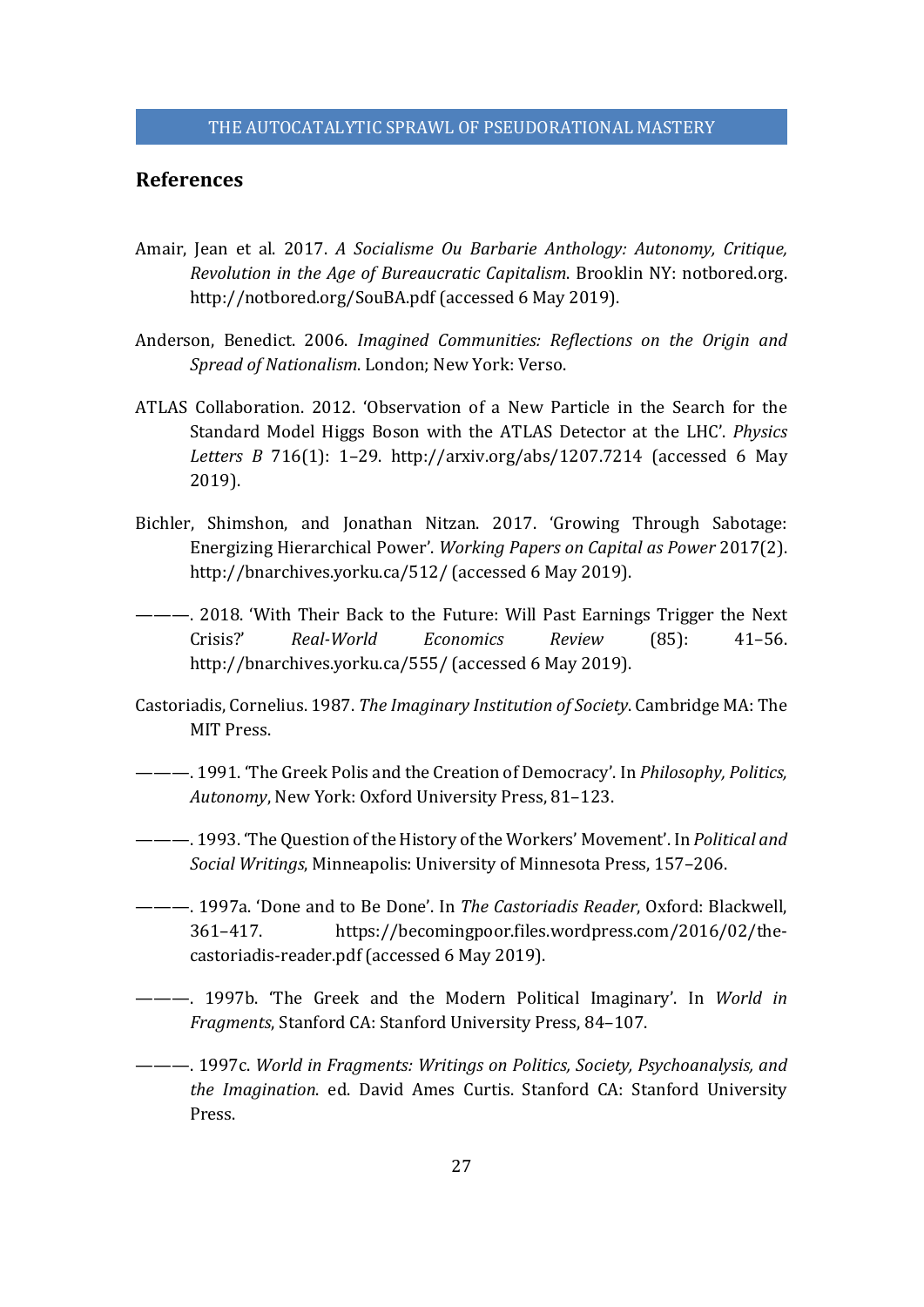- ———. 2003a. 'The Athenian Democracy: False and True Questions'. In *The Rising Tide of Insignificancy (the Big Sleep)*, Brooklin NY: Notbored.org, 311–28. http://www.notbored.org/RTI.pdf (accessed 6 May 2019).
- ———. 2003b. 'The Rising Tide of Insignificancy (Interview with Olivier Morel)'. In *The Rising Tide of Insignificancy (the Big Sleep)*, Brooklin NY: Notbored.org, 124–54. http://www.notbored.org/RTI.pdf (accessed 6 May 2019).
- ———. 2003c. *The Rising Tide of Insignificancy (the Big Sleep)*. Brooklin NY: Notbored.org. http://www.notbored.org/RTI.pdf (accessed 6 May 2019).

Clausewitz, Carl von. 1943. *On War*. New York: Modern Library.

Draperi, Jean-François. 2012. *La république coopérative*. Bruxelles: Larcier.

- Fix, Blair. 2018. 'A Hierarchy Model of Income Distribution'. *Working Papers on Capital as Power* 2018(2). http://bnarchives.yorku.ca/540/ (accessed 6 May 2019).
- Free Software Foundation. 2007. 'GNU General Public License Version 3'. https://www.gnu.org/licenses/gpl-3.0.en.html (accessed 6 May 2019).
- Friedrich-Schmidt, Volker. 2019. 'Eigentum (Allgemeines)'. *Jura‐Basic: Juristisches Basiswissen*. http://kauf.jura-basic.de/ (accessed 6 May 2019).
- Graeber, David. 2014. *Debt: The First 5,000 Years*. Updated and expanded ed. Brooklyn, NY: Melville House.

———. 2016. *The Utopia of Rules: On Technology, Stupidity, and the Secret Joys of Bureaucracy*. Brooklin NY: Melville House.

- Grimm, Jacob, and Wilhelm Grimm, eds. 2019. 'Vermögen'. *Deutsches Wörterbuch*. http://woerterbuchnetz.de/DWB/?sigle=DWB&mode=Vernetzung&lemid=G V02805#XGV02805 (accessed 6 May 2019).
- Grolle, Johann. 2008. 'Ein Urknall auf Erden'. *Spiegel* 2008(27): 102–13. http://hep.ph.liv.ac.uk/%7Emklein/lhcPR/Spiegel\_37\_08\_Ein\_Urknall\_auf\_Er den.pdf (accessed 6 May 2019).
- Häberlein, Mark. 2012. *The Fuggers of Augsburg: Pursuing Wealth and Honor in Renaissance Germany*. Charlottesville: University of Virginia Press.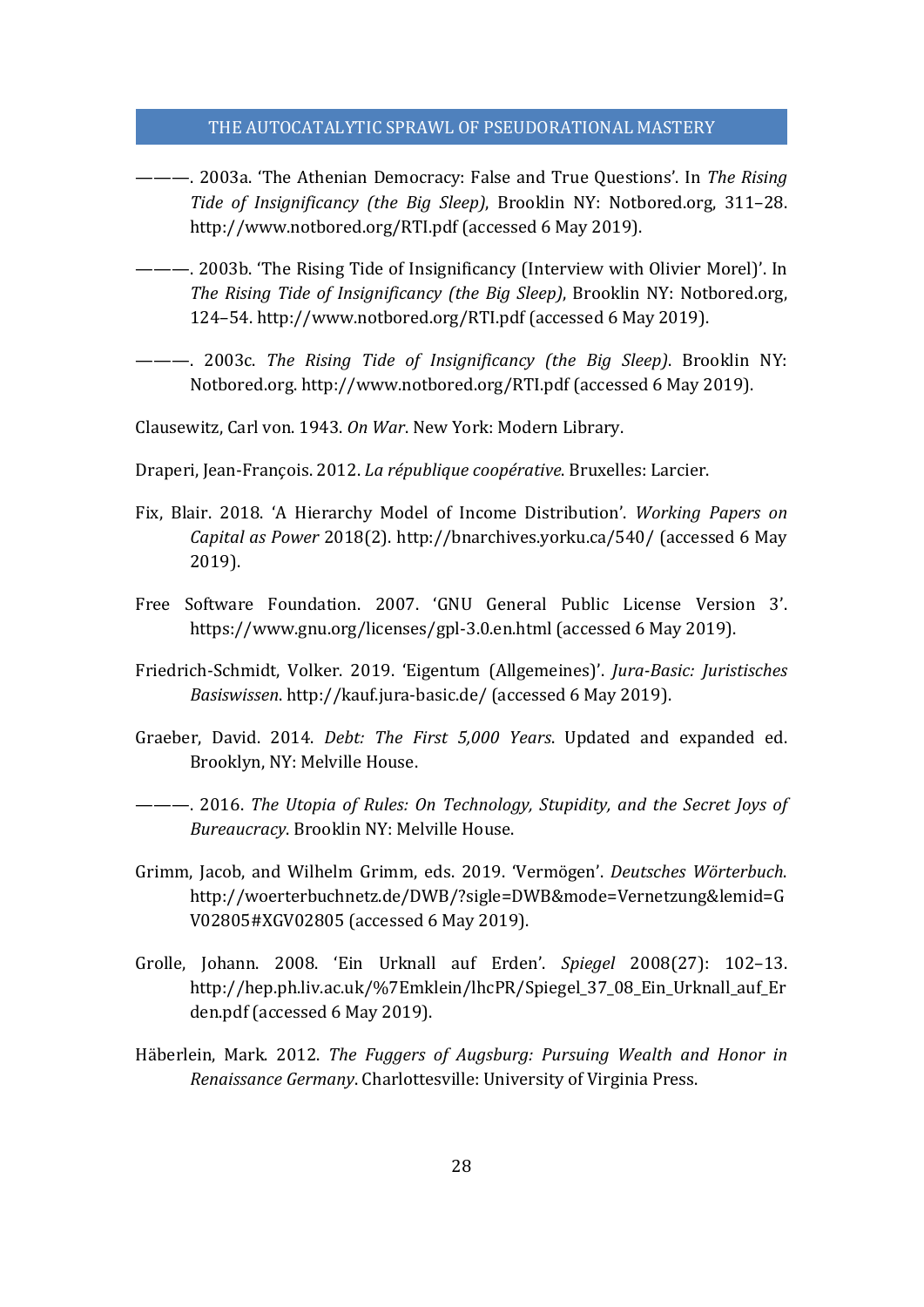- Heinsohn, Gunnar, and Otto Steiger. 2009. *Eigentum, Zins und Geld: Ungelöste Rätsel der Wirtschaftswissenschaft*. 6th ed. Marburg: Metropolis.
- Knorr Cetina, Karin. 1999. *Epistemic Cultures: How the Sciences Make Knowledge*. Cambridge MA: Harvard Univ Press.
- Köbler, Gerhard. 2014. *Indogermanisches Wörterbuch*. Innsbruck. http://www.koeblergerhard.de/idgwbhin.html (accessed 6 May 2019).
- Krämer, Sybille. 1988. *Symbolische Maschinen: Die Idee der Formalisierung in geschichtlichem Abriss*. Darmstadt: Wissenschaftliche Buchgesellschaft.
- ———. 1991. *Berechenbare Vernunft: Kalkül und Rationalismus im 17. Jahrhundert*. Berlin: de Gruyter.
- Legifrance. 2018. *Code Civil*. https://www.legifrance.gouv.fr/affichCode.do?cidTexte=LEGITEXT0000060 70721 (accessed 6 May 2019).
- MacKenzie, Donald. 2008. *An Engine, Not a Camera: How Financial Models Shape Markets*. Cambridge MA: MIT Press.
- Nitzan, Jonathan, and Shimshon Bichler. 2009. *Capital as Power: A Study of Order and Creorder*. New York; London: Routledge. http://bnarchives.yorku.ca/259/ (accessed 6 May 2019).
- Pohrt, Wolfgang. 2012. *Kapitalismus forever: über Krise, Krieg, Revolution, Evolution, Christentum und Islam*. 2nd ed. Berlin: Edition Tiamat.
- Ros, Arno. 1989. *Begründung und Begriff: Wandlungen des Verständnisses begrifflicher Argumentationen*. Hamburg: Meiner.
- Schlüter, Hermann. 2014. 'Eigentum'. *Rechtslexikon*. http://www.rechtslexikon.net/d/eigentum/eigentum.htm (accessed 6 May 2019).
- Stadermann, Hans-Joachim. 2006. *Nominalökonomik*. Tübingen: Mohr Siebek.
- Steiger, Otto, and Hans-Joachim Stadermann. 2001. *Schulökonomik*. Tübingen: Mohr Siebek.
- Steinmetz, Greg. 2016. *The Richest Man Who Ever Lived: The Life and Times of Jacob Fugger*. New York: Simon & Schuster.